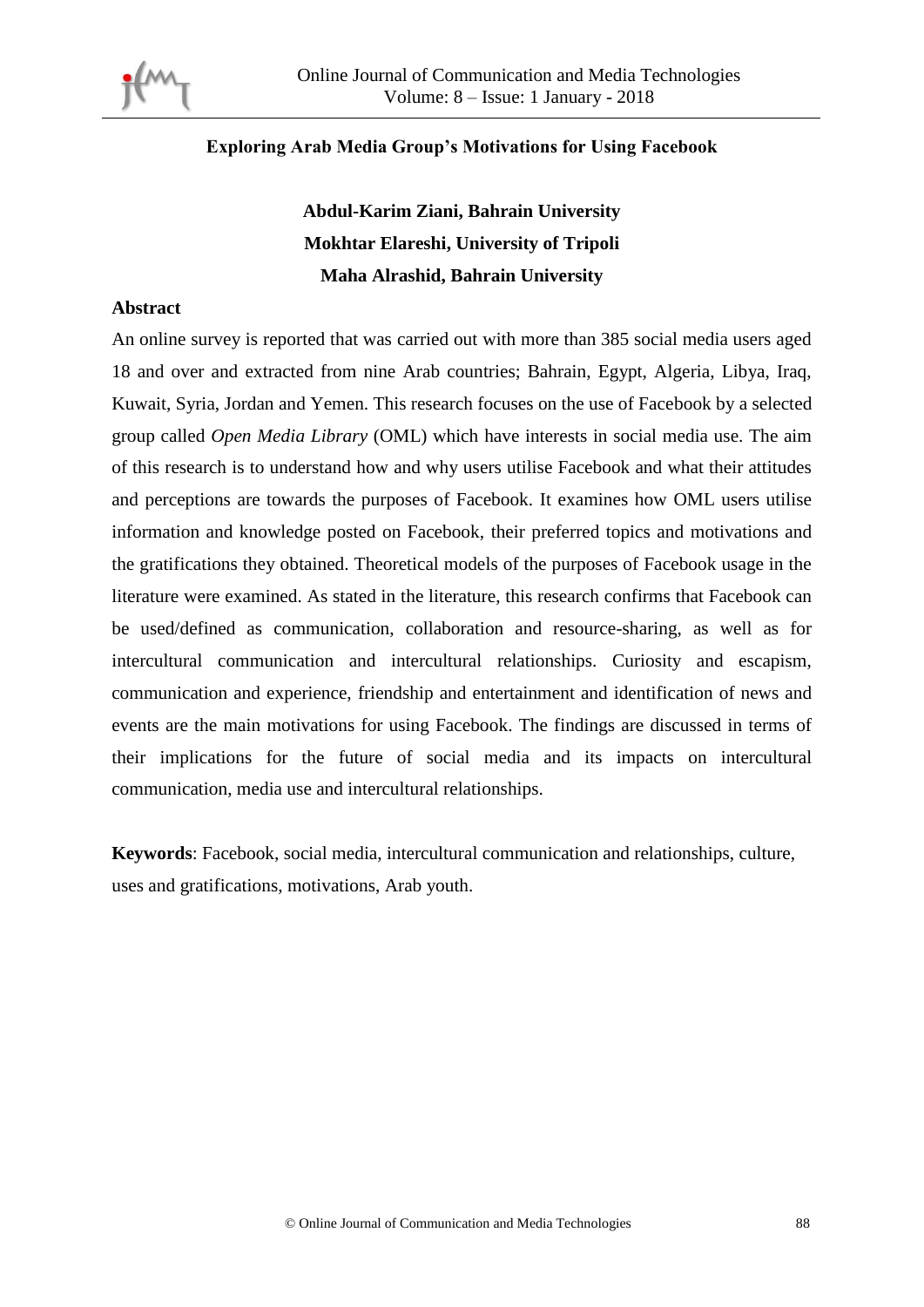

## **Background**

The last 20 years have witnessed huge developments in technology information, especially after the spread of the Internet in the Arab world. New technologies linked to the Internet and smart phones have played a critical role as communication platforms that enable their individuals to communicate and share knowledge together. One of the most interesting applications used in the Arab world is Facebook (Arab Social Media Report, 2015). It has become a popular tool for communication between Arab people and an interesting subject for scientific research too. Academically, EBSCO has reported returning 634 articles on Facebook in the field of published psychology journals between 2014 and 2015. There is, however, a dearth of data on the relationship between social media use, mainly Facebook, and academic knowledge in the Arab world, on factors that influence Arab users' perspectives and on how this application has affected the way in which Arab users are communicating. In other words, there is a need for greater understanding of the effects of social media, such as Facebook, in the modern life of Arab users. In this regard, there has been some thought about what role the social "new" media are currently playing and what impact they will have on future social and educational developments in the Arab world (Błachnio, Przepiorka, Boruch, & Bałakier, 2016).

Historically, in 1979, Tom Truscott and Jim Ellis created the Usenet, a worldwide discussion system that allowed users to post information. However, social media, as we now know, started in the late 1980s when Bruce and Susan Abelson founded Open Diary, an early system for social networking that brought together online daily writers into one community (Kaplan & Haenlein, 2010). The growing ability of high Internet speed access further added to the popularity of social media, including Myspace (2003) and Facebook (2004). This has shaped the development of social media. The most recent addition to this glamorous grouping has been the virtual world or, as it was known, Lab's Second Life (Kaplan & Haenlein, 2009). Terminologically, the rise in interactive digital media has catapulted online users from the old Web 1.0 to the highly interactive Web 2.0 world. Social media is a formal definition, known as Web 2.0 and User Generated Content (UGC). The term UGC was introduced in 2005 and used to describe the various forms of media content that are publicly available and created by end-users. UGC is also a term used to describe a new way in which software developers and users started to use the Internet, as a tool whereby content and applications are no longer created and published by individuals, but instead are continuously modified by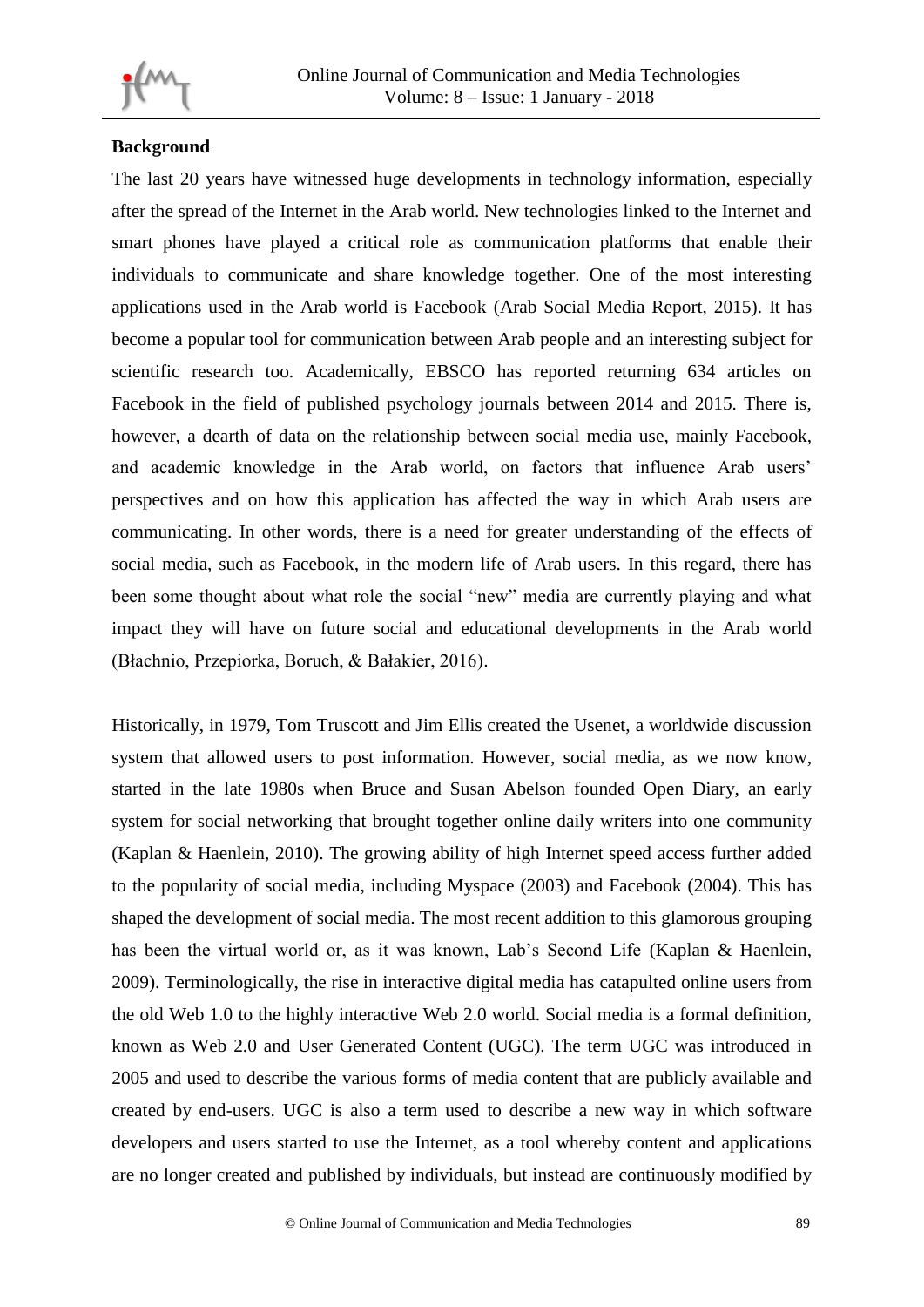

all users (Android system or Google mission). Web 2.0 can be seen as a platform for the evolution of social media. UGC, on the other hand, can be seen as the sum of all ways in which online users utilize social media.

Facebook allows users to be formatted in specific/closed groups that have similar interests (Jung & Sundar, 2016). These groups can create certain goals and specific targets. Facebook provides the users of the group an area of freedom where they can have more of a mini-forum dialogue. It also allows users the opportunity to coordinate between each other to organize meeting through what is known as "Events", to invite members of these groups to the meetings and to know who attended the meeting and who did not. There are many groups on Facebook designed to focus on studying different disciplines including media and communication. Arab media users have created several groups to reach others throughout the world. There are an estimated 50 Arab academic groups on Facebook, such as the Egyptian Media Library for Research (18,263 members), Open Media Library (OML) (11,884 members), Media Research and Studies (7,150 members) and Platform for Media Professors in the World (4,242 members).

Facebook has given users in the Arab world opportunities to speak out and communicate about issues of their choosing and to reach large numbers of others. For example, the OML Group (created and managed by Abdul-Karim Ziani, assistant professor at the University of Bahrain) has provided users with opportunities to obtain news and information regarding the media and academic field and, hence, to absorb different news regarding their own positions, locations and other matters. OML Group connects Arab media users and those who have similar interests in the field as well as allowing them to share opinions and keep up-to-date with their academic and media work and their friends' lives. OML Group has become a new way of replacing other forms of electronic communication such as emails and chat-rooms (Menaceur, 2015).

Further, there has been an increased academic focus on the growth and use of social media in the Arab world and this has adopted a variety of theoretical and methodological perspectives (Błachnio et al., 2016; Gunter, Elareshi, & Al-Jaber, 2016). What is clear is that in social media, Facebook, Twitter, YouTube and other applications, use has become more widespread across the Arab world, not only as a toolkit for politics, but also as an important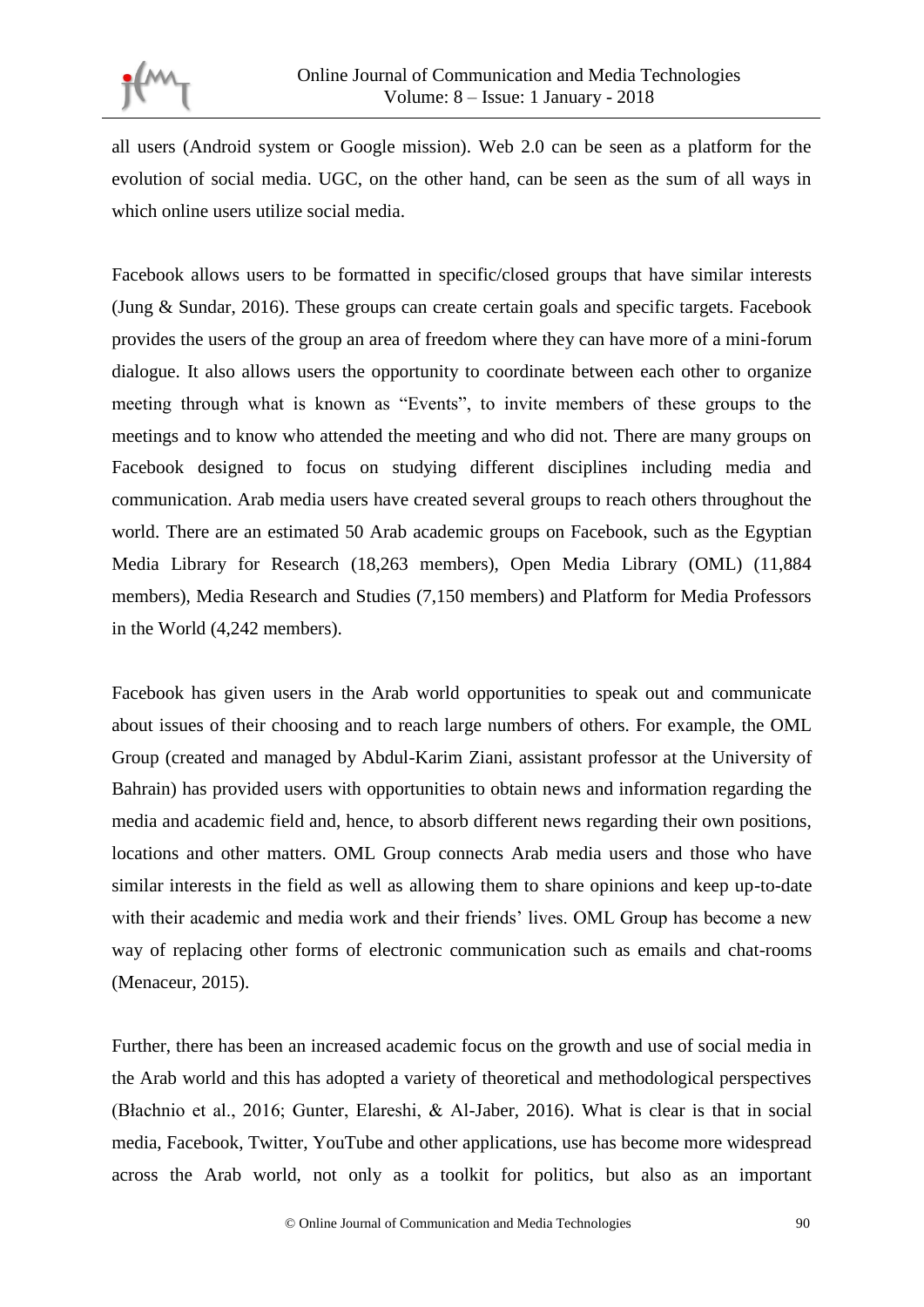

communications device for many ordinary people in their regular professional and private lives. In this context, there is a growing need to understand the long-term implications for Arab users. Such an explosion of social media and knowledge of the capabilities and advantages of networking, have brought to young Arab Facebook users not only entertainment, but also the use of social networks for educational purposes in a different and modern way. This paper is designed to shed new light on these matters.

## **Literature Review**

The role played by digital media technologies in providing their users with different news and information in the Arab world is not a surprise. However, huge investment in online infrastructures has seen them advance more rapidly in some parts of the Arab world than anywhere else (United Nations, 2012). Digital technology tracking has revealed that the annual rate of internet penetration growth in the Arab world between 2006 and 2015 was 52.2 per cent, a total of 123,172,132 of the population, with 49,400,000 Facebook subscribers (a 20.9 per cent penetration rate) (Arab Social Media Report, 2015; Cole, Suman, Schramm, Zhou, & Tang, 2012).

When it comes to further statistics for Arab countries, where the present study was conducted, Facebook is by far the most popular social media in the region, as found by several recent studies, projects and research centers (Arab Social Media Report, 2015; Dennis, Martin, & Wood, 2013; Gunter et al., 2016; Salem, Mourtade, & Alshaer, 2014). Dennis at al. (2013) found that the majority (94%) of social media users were active on the network, while more than half (52%) of them used Twitter, followed by 46% using Google+, 14% Instagram and only 6% LinkedIn. Arabian Gazette (2015) found that Facebook was one of the most popular social-media networking tools in the Arab world, with two out of five users saying that Facebook was their favorite. Jordanian and Libyan users were top in preferring Facebook (63% and 50% respectively). A vast majority of Facebook users (89%) said that they checked Facebook daily (Arabian Gazette, 2015). The largest Arab age groups were those in the early 20s and 30s brackets (www.socialbakers.com). These figures confirm the large impact of the Facebook phenomenon on society, the economy and business (Thompson, 2013; Thongmak, 2014). Several studies have investigated the use of Facebook before, but the novelty of this one lies in its investigation of Arab media and academia (OML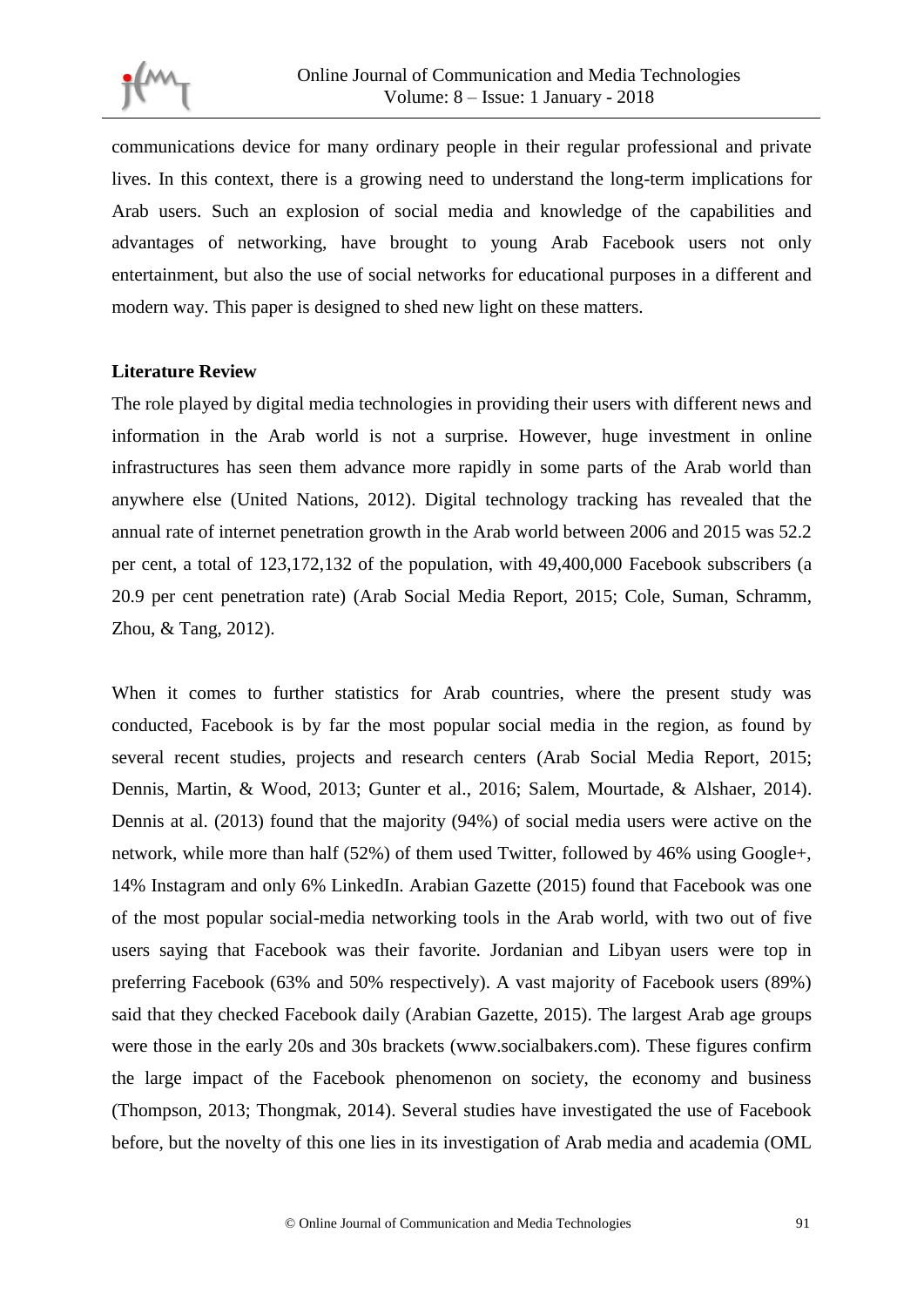

Group) and in the need for understanding and exploring group users' attitudes, motivations and gratifications.

Studies have been conducted in order to analyze the use of social media for educational and learning purposes (Dabner, 2012; Donlan, 2014; Junco, 2015; Sharma, Joshi, & Sharma, 2016). Some of these studies have found Facebook a useful tool for academic life and a way to help students to fulfil their daily activities such as going to lectures and performing tasks. Qureshi at al. (2014) state that using the numerous advantages of Facebook, students and professors can share many resources of both an entertaining and an educational character, materials and multimedia clips, as well as a great number of illustrations that can be of help in traditional ways of learning. Further, some studies, (e.g., Mazman & Usluel, 2010; Sanchez, Cortijo, & Javed, 2014), have investigated how users can utilize Facebook for educational purposes. These studies used structural equation modelling to explore relationships between adoption processes, user purposes and educational usage of Facebook. They found that there are three main constructs of Facebook educational usage: communication, such as communication among students and their professors, facilitating class discussion and providing information about resources and courses; collaboration which stands for activities such as users' joining academic groups (in our case, OML Group) and carrying on group works by sharing homework, projects and ideas; and sharing resources/materials, including activities such as exchanging multimedia resources, videos, audios, animated videos etc. (Mazman & Usluel, 2010).

Theoretically, the background for this study is based on social-presence theory, socialprocesses perceptive (self-presentation) and motivation theory. These theories and perspectives are important in understanding such phenomena. In brief, we argue that socializing (those in the same field) and self-presentation are the main motives for using Facebook. Some studies have found that there are other motivations. For example, Brandtzæg et al. (2010) found that entertainment and leisure is one of the motives for using Facebook. Other motives, as identified by Ellison et al. (2007), included keeping up with others' lives or integrating with other users (university students).

To create a classification definition for social-media use, some theories and concepts in the field of media research were used, such as social-presence theory, social-processes perceptive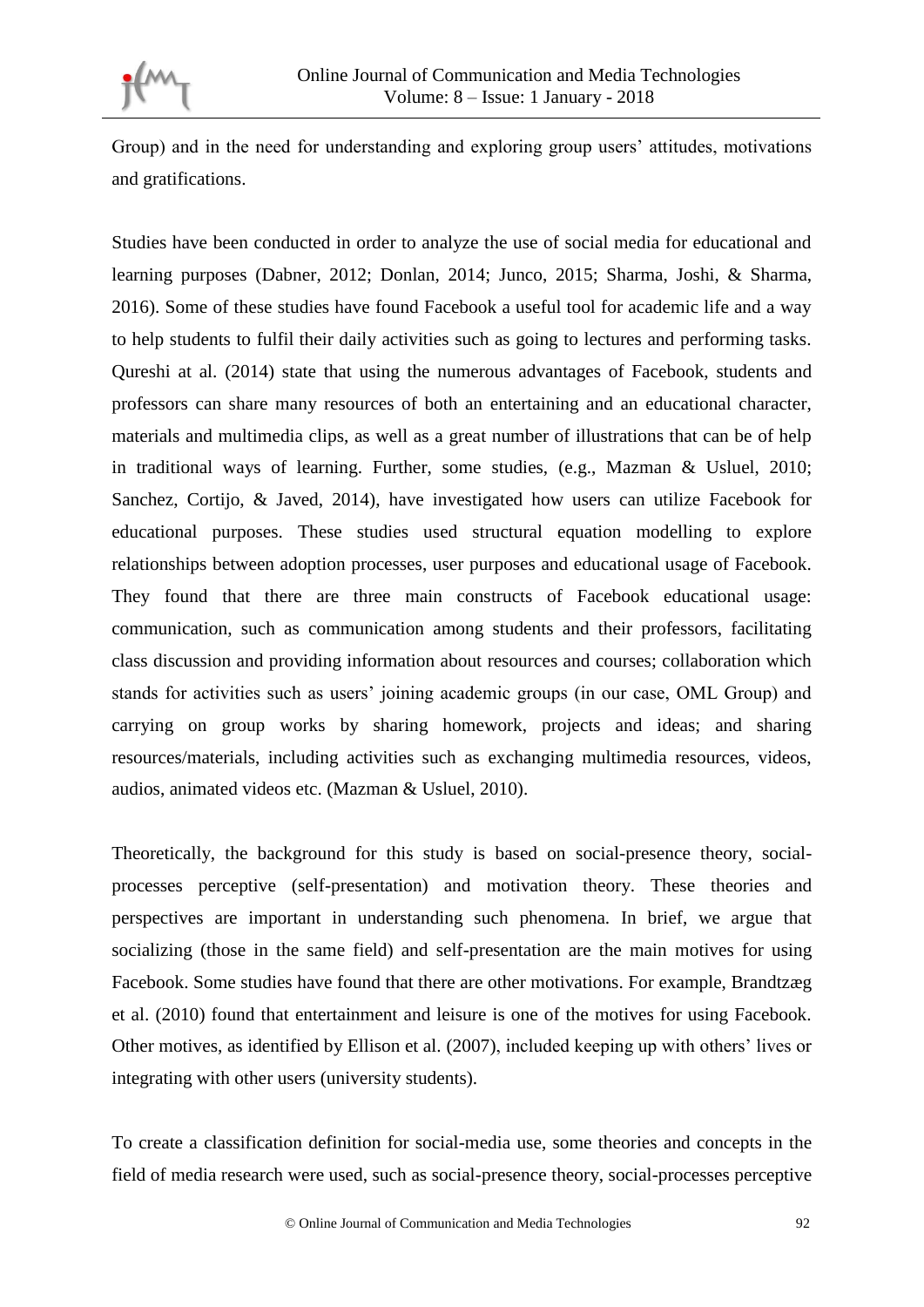

(self-presentation) and motivation theory. Social-presence theory, according to Short, Williams and Christie (1976) indicates that "the degree of salience of the other person in the interaction and the consequent salience of interpersonal relationships". Media differ in the degree of social presence, defined as the acoustic, visual and physical contact that can be achieved. They allow merging between two communication partners. Short and his colleagues argue that the fewer the channel or codes offered by a medium, the less energy users devote to the existence of other social members and vice versa. In other words, the higher the social presence, the larger the social influence that communication partners have on each other's behavior. Social presence is influenced by interpersonal (e.g., face-to-face discussion or live chat) and asynchronous (e.g., e-mail) communication and can be expected to be lower for mediated.

According to Goffman (1959), in social processes or self-presentation, people engage in performances to leave a positive impression on others. In so doing, individuals may try to emphasize their positive attributes and conceal any negative ones, thereby editing their selfpresentation so as to be perceived in an acceptable manner. Self-presentation states that in any type of social interaction, individuals have the desire to control the impressions that other people form of them. This is maybe why people decide to create a personal online account/page to present themselves in cyberspace (Schau & Gilly, 2003) and to do other things such as looking for news, information or knowledge. Through Facebook, Arab users have been enabled, perhaps for the first time, to access news and information and thousands of profiles of other applications users, including academic information and studies. This process is quite different from the traditional practice, in which information regarding the academic field is held in libraries and research centers. However, constructing their own online profiles in social media – e.g., Facebook – enables users not only to control information, but also to repost and to share knowledge more openly with those users who have similar attitudes. In this regard, as Walther (1996) indicates, due to its synchronicity, social media, especially Facebook, allow users to be quite strategic in reducing a potential user's access to undesirable attributes because they can form, manage and strategically modify their self-presentation consciously.

Another framework we used in this study was the uses and gratifications (U&G) paradigm that has been prominent over many decades in allowing media scholars to conceptualize and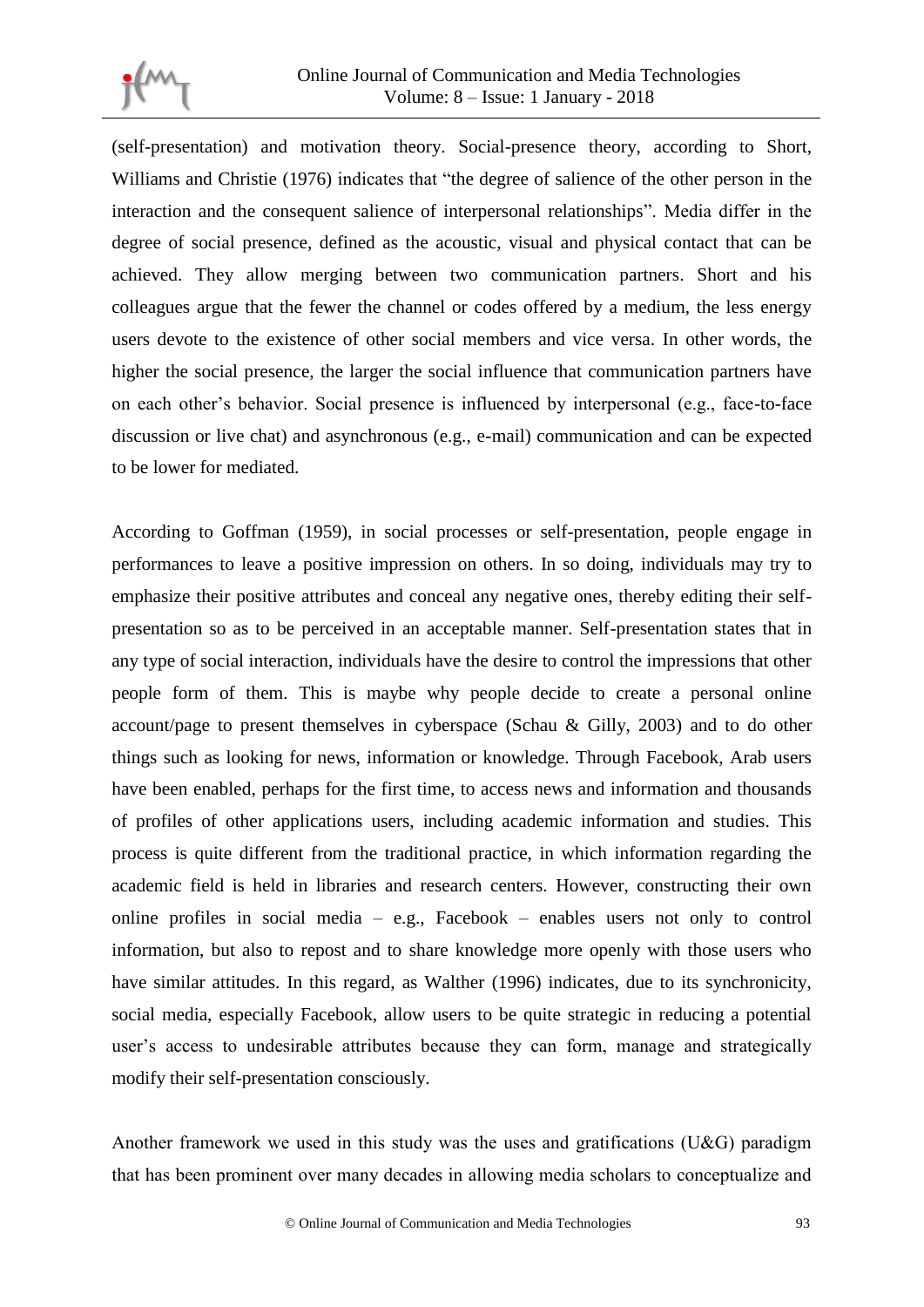

investigate off and online users' motivations (Kayany & Yelsma, 2000). As well as focusing on individual use and choice of media (Katz, 1959). Users' motives have not only been measured to try to predict broad media-use choices, but more usefully perhaps, to understand why people/users may turn to one medium/site over another.

The main purpose of this paradigm in this study is to explain the reasons that respondents choose a specific medium – e.g., Facebook – over another and to elucidate the psychological needs that motivate respondents to use Facebook. This paradigm assumes that users are goaldirected in their behavior and are aware of their needs. Purposive value, self-discovery, entertainment value, social enhancement and maintaining interpersonal connectivity are the key values (or needs) that are widely adopted to determine the use of virtual communities (online) (C. M. K Cheung & Lee, 2009).

Functionally, social media sites (in our case, Facebook) are applications that enable their users to connect by creating personal-information profiles, inviting friends and colleagues to have access to those profiles and sending/receiving e-mails and instant messages between each other. These profiles can include any type of personal information such as photos, videos, audio files, blogs and short/long messages. In the Arab world, like elsewhere, social media are of very high popularity among young users (Arab Social Media Report, 2015; Bajnaid, 2016; Dennis, Martin, & Wood, 2014; Salem et al., 2014).

Facebook now has over 1.55 billion users, with 800 million Facebook messenger users (The Statistics Portal, 2016). The total number of Facebook users increased by 13% from 2014 to 2015 as reported by zephoria.com (2015). What is more, research conducted in 2011 in the US found that 90% of students used Facebook and only 37% used Twitter (Dahlstrom, de Boor, Grunwald, & Vockley, 2011). When it comes to the Arab world, according to Arab Social Media Report (2015) Facebook and WhatsApp are the most used social-media channels. Facebook is the most used social-media channel on the aggregate level of the Arab world. Youth represents the majority of social-media users with 67% aged between 15 and 29 years old (Salem & Mourtade, 2014). This clearly indicates the dominance of Facebook among young Arab people.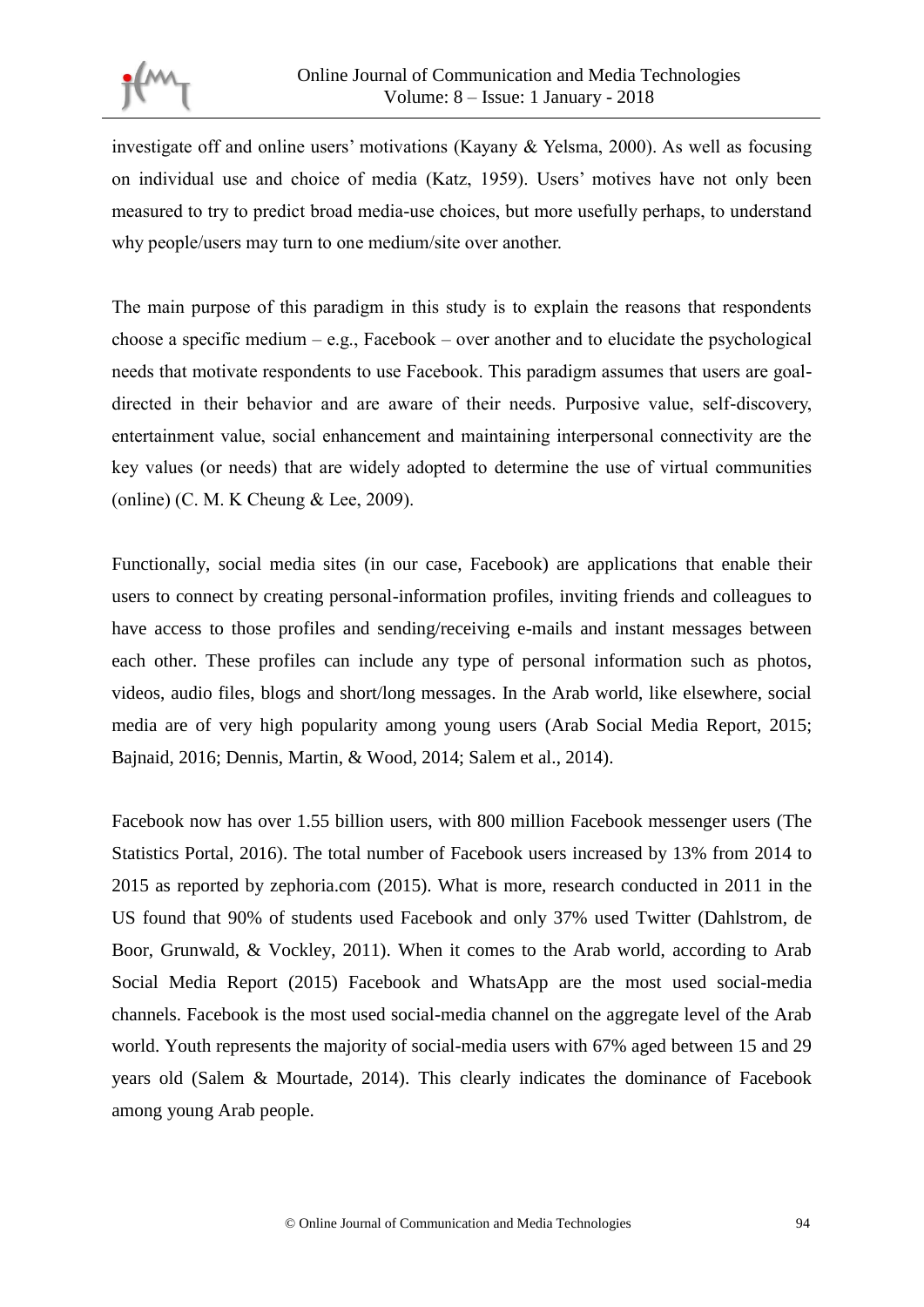

Educational institutions, such as universities and colleges, have also focused on developing programs and activities for students that rely on social-media networking and the main factor affecting the formation of social networks is the need to connect a group of users, or "beneficiaries", who have the same cognitive concerns (Junco, 2015; Thongmak, 2014). Use of Facebook in the Arab world provides an important background for the social, emotional and knowledge needs of young Arab people who spend most of their time on the Internet (Arab Social Media Report, 2015). Arab Social Media Report (2014) indicates that there are more than 135 million individuals using the Internet across the Arab world. This is coupled with a mobile penetration rate of around 110 per cent on a regional level and more than 71 million active users of social-media sites. These figures are not surprising if we know that there are around 400 million mobile devices and millions of other Internet-connected devices used in the Arab world. This can be seen, on the other hand, as creating new opportunities and challenges for governments, businesses and societies on economic, social, educational and policy levels.

In this paper, we examined the nature of the use of Facebook by OML Group which places much of its focus on the use of Facebook for education and communication purposes. We also examined the motivations respondents give for using Facebook and their perceptions and opinions of the information they obtain. The research questions were therefore concerned with exploring and perceiving Facebook in terms of education and communication.

Q: What are the demographic characteristics of the OML Group and how does it use Facebook?

Q: How do OML users present themselves on Facebook?

- Q: What are the perceptions of OML Group regarding the effectiveness of using Facebook?
- Q: Does OML associate different gratifications with using Facebook?

## **Method**

The main data set out in this paper was obtained from an online questionnaire administered using monkeysurvey.com. The questionnaire targeted the OML Group page. A random sample of Facebook users was drawn up with the aim of matching the research question. Based on a review of the literature, a set of statements concerning Facebook use, motivations, gratifications and behaviors was developed. The main aim of developing this questionnaire was to obtain an instrument for measuring different aspects of Facebook group use and the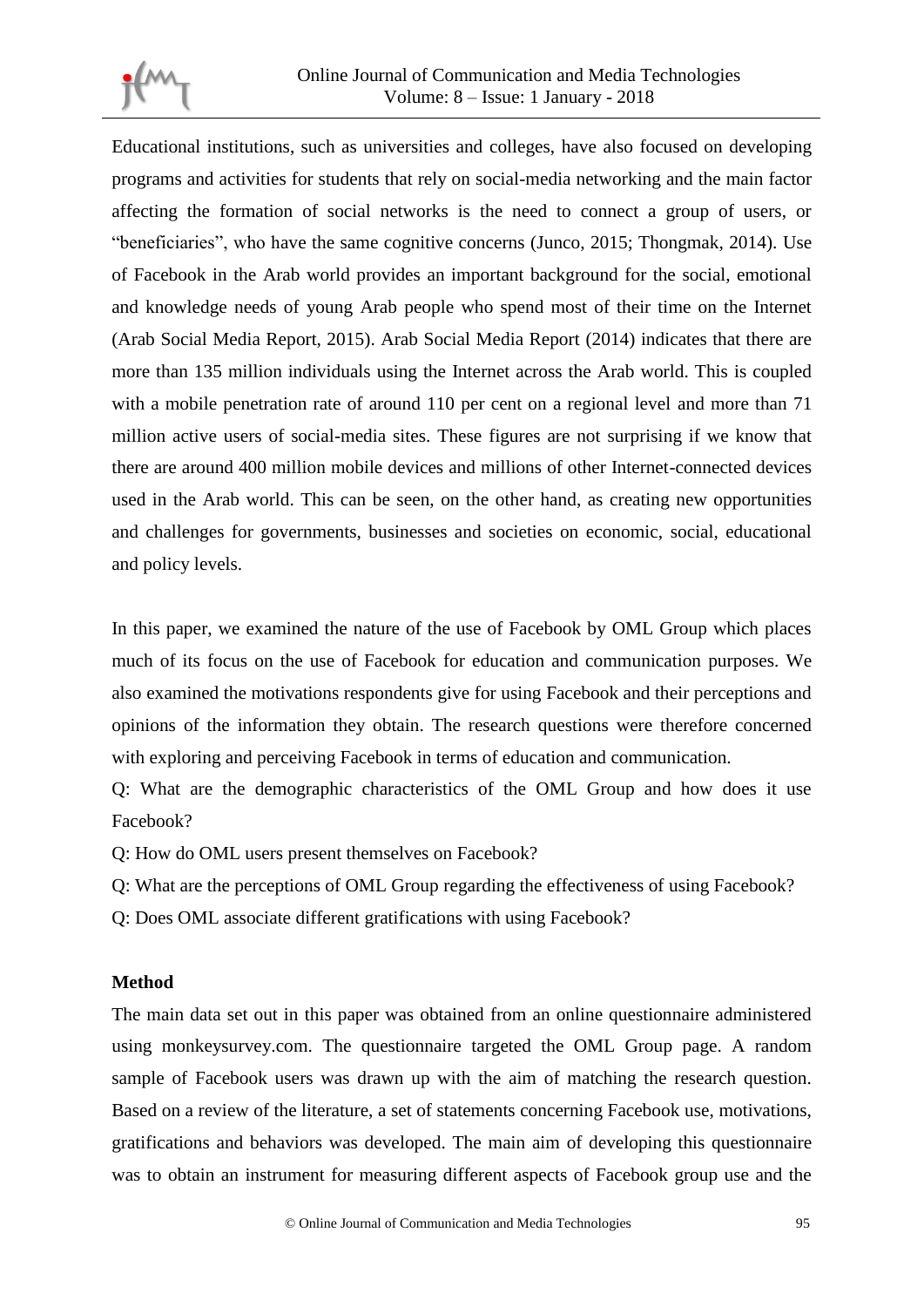

level of attachment to Facebook. Most of the questions were adopted from past studies bearing in mind the culture of the Arab world. The questionnaire comprised 18 questions and was divided into two main parts. The first set of questions was designed according to Likerttype items which represented measuring scales for assessing the purposes of Facebook usage and motivation. The level of respondents' agreement with individual scale items was measured using a five-point scale  $(1 =$  strongly disagree and  $5 =$  strongly agree).

The last part was designed to collect data regarding users' demographic characteristics (gender, age, level of education, status and annual income), Facebook knowledge ("How do you know about Facebook?"), access ("Where do you access Facebook?"), time spent on Facebook ("How often do you use Facebook?"), frequency of social-media usage ("How often do you use social media?") and identification of topics followed ("What types of topics do you follow on Facebook?"). This paper will present findings for exploring OML Group uses, perceptions and motivations regarding Facebook. The requirement for participating in this study was membership of OML Group. Respondents were asked to state how they knew about Facebook, where they surfed it, the time they spent on Facebook, how often they used other social-media sites, the types of relationship they had on Facebook, whether they used real names or nicknames, the topics they followed on Facebook and their reasons and motives for using Facebook.

It should be noted that since the current study has an exploratory element and a new construct of Arab Facebook use will be tested here, only general assumptions were formulated in order to verify the possible directions for further studies examining Facebook behavior. Such an attempt aims at examining OML Group users' perceptions, experiences and attitudes regarding using Facebook for academic news and information.

## **Results**

The results reported in this paper were drawn from a regional online survey administered by a group of academic staff, targeting users of the OML Group page. The survey fielding was conducted between June and September 2015 with respondents numbered at almost 374. Responses were received from all countries in the Arab region. The sample consisted primarily of OML Group usages as it was administered via an online survey. Out of 374 investigated users, 57.7% were female and 42.3% male, divided by age as follows: less than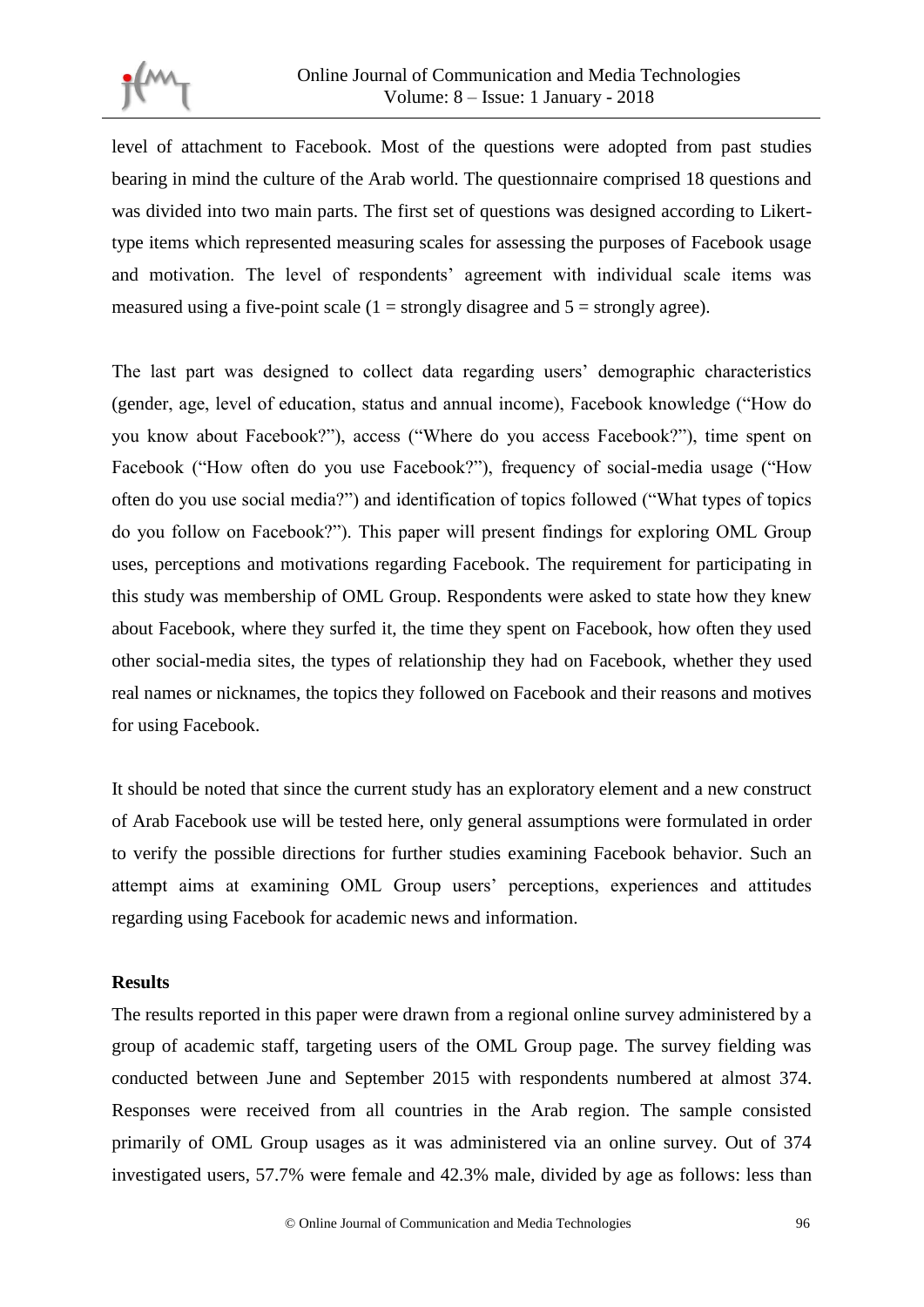

20 years old (6.9%), 21-30 (59%), 31-40 (21.9%) and more than 41 (12%). Their education was measured, with 4.3% of the sample being in high school, 35.6% at university, 11.6% having a diploma and 48.5% having reached MA/PhD level. Regarding their status, 57.5% of the sample was single, 40.8% married and 1.7% divorced. The native countries were as follows: Bahrain (27.7%), Egypt (17.6%), Algeria (14.6%), Libya (14%), Iraq (83.5%), Kuwait (7.1%), Syria (6.6%), Jordan (2.2%) and Yemen (0.5%). This paper reported the answers from a selected number of questions which were part of a larger survey.

## **How Do You Know about Facebook?**

When it comes to how respondents got to know about Facebook, more than half (53.8%) said they knew it from their colleagues and friends, with the rest replying as follows: family (19%), the internet (14.3%) and media (10.9%). The chi-square test revealed one significant difference among demographic groups, with those having reached MA/PhD level (54%) more likely than the others (university level 33.1%, diploma 10.8% and high school 2.2%) to say that they knew of Facebook via their colleagues or friends,  $X^2$ =20.821, df=12, p<0.05.

## **Reported Places Where Users Access Facebook**

Until recently, internet users commonly used and accessed the Internet through their desktop computers or laptops. However, with the spread of mobile devices, the ways in which Arab users go online are varying. In this survey, Facebook users were asked in which location they used the Internet. The most common location was the home (81.6%), followed by "everywhere" (9.9%). But few respondents (less than 1.5%) did so in public places, university cafés, workplaces and net cafés. These percentages show that respondents are more likely to connect to the Internet when at home than when they are in other places. These findings are consistent with of those found by some recent studies on Internet access, which indicate that around 88% of Arab online users access the Internet from home, 56% from work and only 9% from school or university (Salem et al., 2014). There was one significant gender difference regarding places for surfing the Internet. Female respondents (60.3%) were more likely than males (39.7%) to surf the Internet at home, while male respondents (80%) were more likely than females (20%) to do so at universities, "everywhere" (55.6% versus 44.4% respectively), at work (75% versus 25%), cafés (75% versus 25%), net cafés (100% versus 0%)  $X^2$ =13.486, df=6, p<0.05. One explanation of different results is that Arab men are more likely to be outdoors during the day, while women are usually indoors.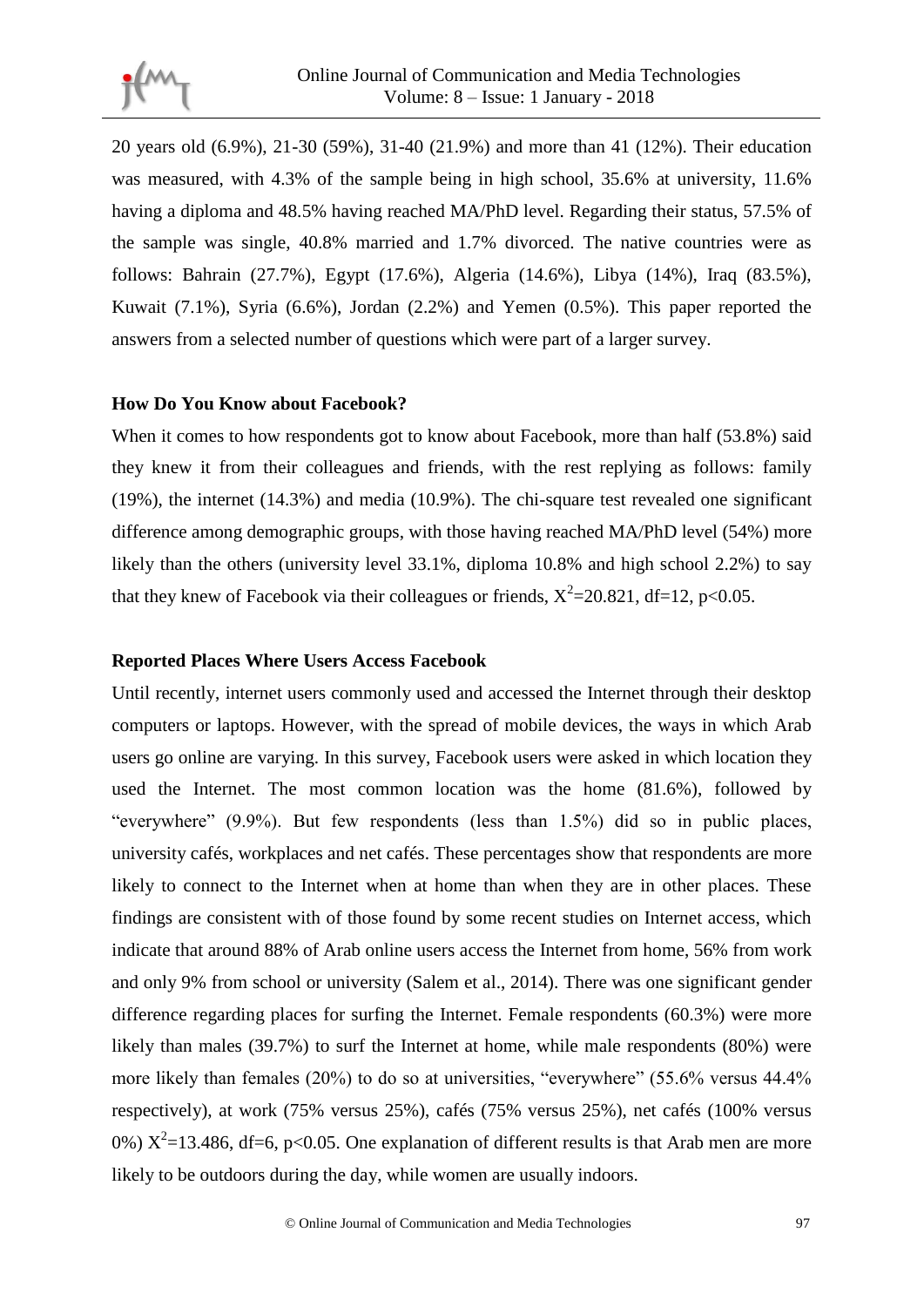

## **Time Spent on Facebook per Day**

When it comes to the frequency of Facebook usage, 36.1% of respondents spent less than one hour daily on Facebook, while 23.5% used it for more than 3 hours a day. Similar findings were found by Arab Social Media Report (2014). They found that 28% of their respondents indicated spending 3-4 hours on the Internet. Manasijević at al. (2016) found that 48.7% of Facebook users use Facebook 2 to 5 times daily. Those aged 21-30 (67.1%) were more likely than the other groups, such as those aged less than 20 (17.8%), those 41 and over (8.2%) and those 31-40 (6.8%) to spend less than one hour using Facebook,  $X^2 = 32.509$ , df=9, p<0.000. University student users (71.2%) were more likely than the other groups to spend less than one-hour browsing Facebook (15.1% MA/PhD level, 9.6% high school and 4.1% diploma), while MA/PhD respondents (48.9%) were more likely than those at university (29.8%), those with diplomas (19.1%) and those at high-school level (2.1%) to spend 1 to 2 hours browsing Facebook,  $X^2$ =80.765, df=9, p<0.000. These findings are consistent with Manasijević at al. (2016) who found that Serbian users spent a daily average of 2.76 hours on Facebook. Thompson (2013) indicates that students today spend most of their time on social media.

## **Reported Used of Different Social-media Sites**

The most popular daily activities that respondents do when they are on social-media sites is use Facebook (60.3%), followed by Instagram (40%), YouTube (32.1%) and Google+ (20%). This finding was not surprising as Facebook was found to be the most popular social network in the Arab world, followed by Google+, YouTube and Twitter (Arab Social Media Report, 2015; Dennis et al., 2013; Salem et al., 2014). There were a number of significant differences regarding the use of different social-media websites. Such differences emerged for Facebook, Twitter and YouTube. Those aged 21-30 (55%) were more likely than the other groups (those aged 31-40 (29%), 41 and over (15%), less than 20yrs (1.3%)) to use Facebook,  $X^2$ =40.633,  $df=6$ , p<0.000. Those aged 21-30 (67%) were also more likely than the others (those aged less than 20 (22.2%), 31-40 (11.1%), 41 and over (0.0%)) to use Twitter,  $X^2 = 21.254$ , df=9,  $p \le 0.012$ . Those aged 21-30 (67%) were more likely than the others (31-40 (16.4%), less than 20 (14%) 41 and over (4.1%)) to use YouTube,  $X^2 = 26.354$ , df=9, p=0.002. There was also a significant education-level difference in using Twitter, with MA/PhD respondents (66%) being more likely to use Twitter than others (university (19.4%), diploma (14%) and high school (1.3%)),  $X^2 = 82.558$ , df=6, p=0.000. Education level was also found to be significant among the respondents, with university respondents (52.1%) being more likely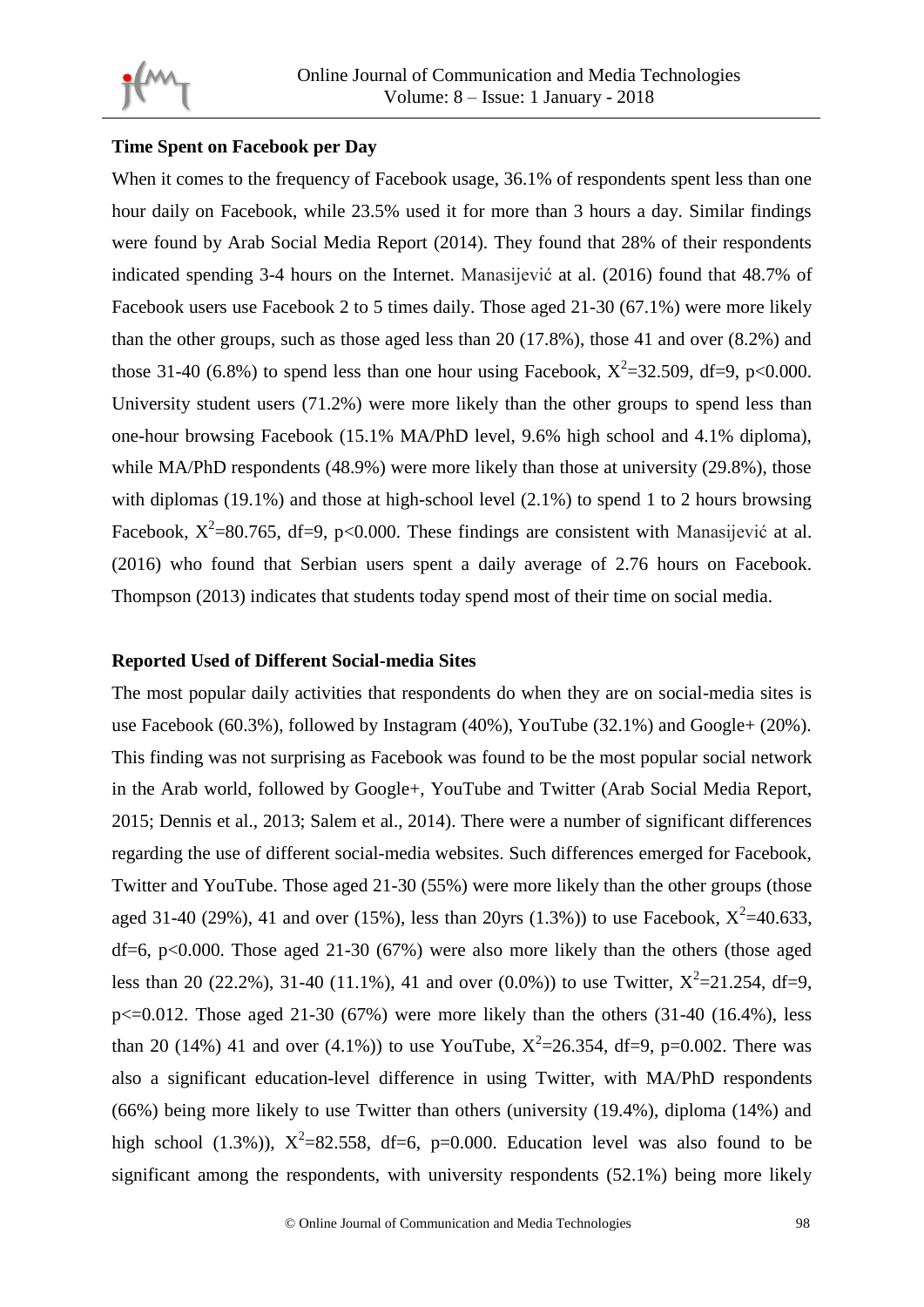

than others to use YouTube (MA/PhD students (36%), diploma (7%) and high school (6%)),  $X^2$ =31.105, df=9, p=0.000.

## **Real Name vs. Nickname**

One of the purposes of this paper was to check whether respondents use their real name or a nickname in communicating with others. The majority of respondents (82%) indicated that they used their real names to communicate, while few (18%) did not do so. When the chisquare test was run, several significant differences emerged. As expected, female respondents (81.4%) were more likely than males (18.6%) to use nicknames on their Facebook page,  $X^2$ =16.379, df=1, p=0.000. Arab women are expected to use nicknames, rather than their real names, for traditional cultural reasons. For example, Aljasir (2015) indicates that in light of Arab Islamic culture (in Saudi Arabia, for example), social norms encourage men to be proud of their names and heritage, while this is considered inappropriate for women. Those aged 21-30 (55.2%) were more likely than those aged 31-40 (24.2%), 41 and over (13%) and less than 20 (7.7%) to use real names on their Facebook page,  $X^2 = 7.614$ , df=3, p=0.055.

Furthermore, respondents were asked about their Facebook profiles and how they identified themselves on Facebook. Nearly half of the respondents (46.3%) used their own photos, while (31.8%) used other people's photos. Only 17% used expressive names in their profiles and 4.9% used no photos. Male respondents (67.3%) were more likely than females (33%) to use their own photos, while females (86%) were more likely than males (14%) to use other people's photos. Females (69%) were also more likely than males (31%) to use no photos at all and to use expressive names (69% vs. 31% respectively),  $X^2 = 77.025$ , df=3, p=0.000. These findings are consistent with Aljasir (2015) and Moaddel (2013) who found that men are more likely than women to use their real photos in their profiles. Those aged 21-30 (51%) were more likely than those aged 31-40 (28%), those 41 and over (17%) and those less than 20 (5%) to use their own photos on their Facebook page,  $X^2 = 25.330$ , df=9, p=0.003. MA/PhD respondents (56%) were more likely than the others to use their own photos (university respondents 30.3%, diploma 10% and high-school level 5%),  $X^2 = 23.957$ , df=9, p=0.004.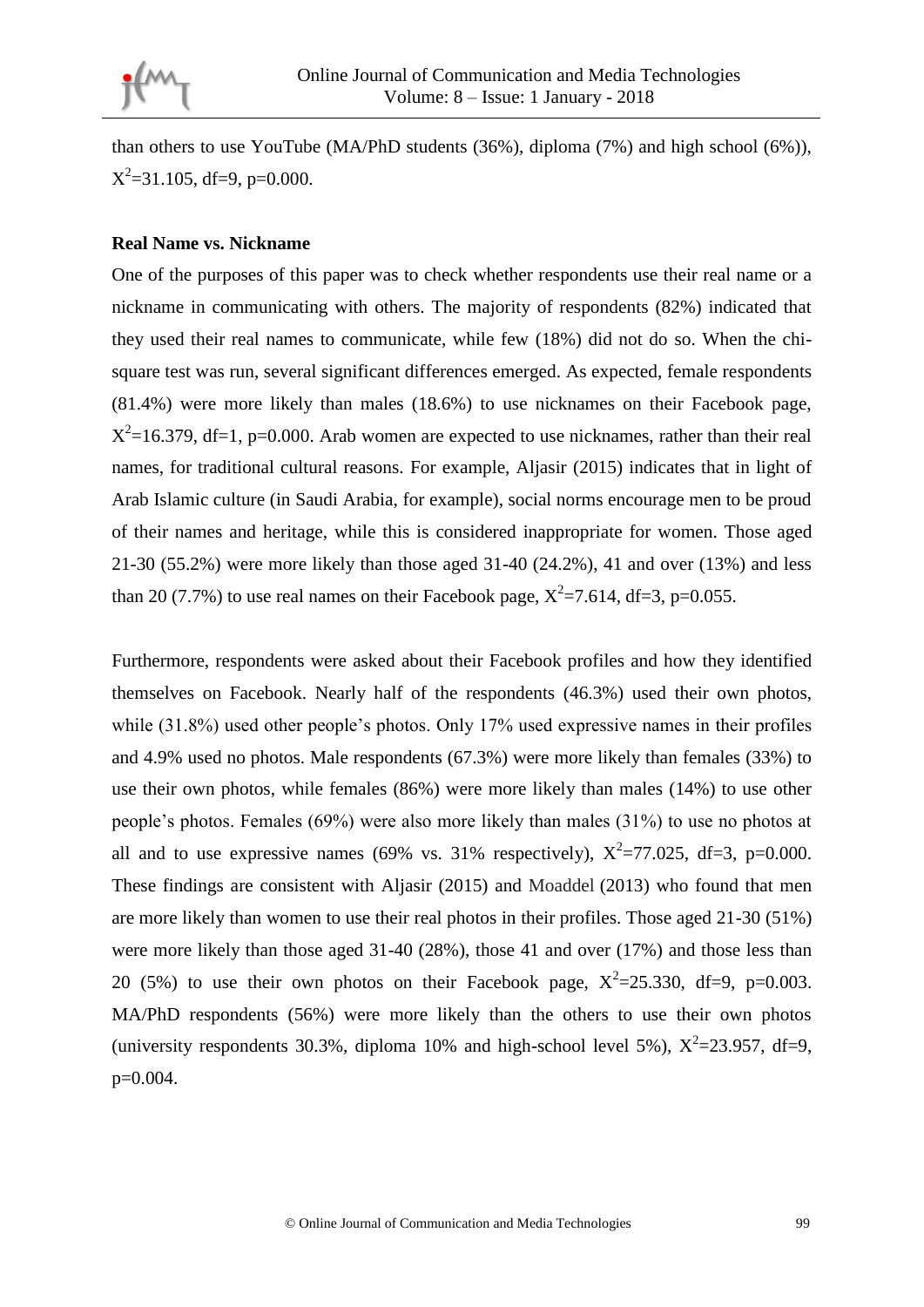

## **Topics Most Followed on Facebook**

Respondents were asked to evaluate a list of 15 topics in terms of their perceived importance on the form. Topics were selected to cover a wide range of areas or programs and it was essential to explore which respondents were more or less likely to see certain topics as legitimate types of program. The majority of respondents indicated that the type of topics they followed were social topics (71.2%), cultural (64.6%), scientific (61.3%), politics (48.9%), religion (46.4%), arts (36.5%), science and technology (36.3%), women (27.5%), services (26.1%), sports (21.2%) and children (20.1%).

## **Purpose of Using Facebook**

Further analyses were performed to examine the reasons for using Facebook. A total of 72.5% of investigated respondents stated that the most important purpose for using Facebook was to communicate with colleagues and friends, while few respondents (6.4%) used Facebook for research and study purposes, for communicating with universities and other organizations (4.5%) and for communicating with the opposite gender (1.9%). These findings are consistent with others who found that most Arab online users, and those elsewhere, use social media to stay in touch with friends and family, to get news and information on various issues, for professional uses, for job hunting, for searching and sharing opinions or for political activities (Ellison, Steinfield, & Lampe, 2011; Manasijević et al., 2016; Reuben, 2008; Wong, Kwan, Leung, & Wang, 2014). Those aged 21-30 (62.3%) were more likely than the other groups (those aged 31-40 19.1%, 41 and over 10.2% and less than 20 8.3%) to use Facebook to communicate with colleagues and friends,  $X^2 = 22.677$ , df=12, p=0.031. MA/PhD respondents (45%) were more likely than the other groups to communicate with colleagues and friends via Facebook (university 40%, diploma 11% and high-school level 5.1%),  $X^2$ =33.586, df=12, p=0.001. In this regard, research has shown that between 67% and 75% of college students use social-media sites (Junco, 2015). Statue was also tested here and found that single respondents (60.5%) were more likely to communicate with colleagues and friends via Facebook than were others (married 40%, divorced 0.0%),  $X^2 = 38.480$ , df=8, p=0.000.

## **Motivations for Using Facebook**

Respondents who indicated that they used Facebook daily or quite often were asked to clarify their motivations for using Facebook and also to indicate the gratifications derived from it.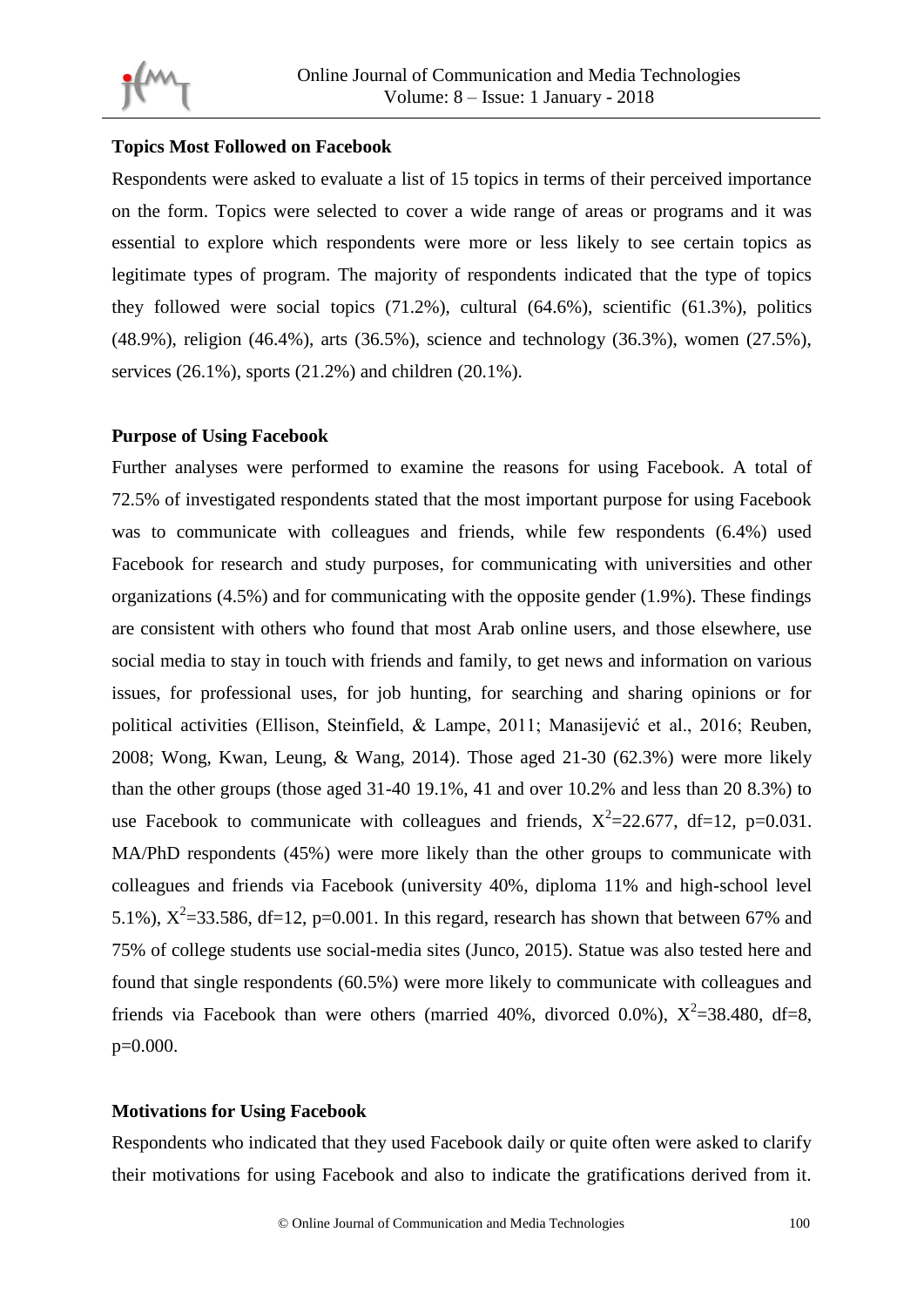

There were 21 motivated statements associated with using Facebook. When analyzing the motivations, the scores were as follows: "to communicate with family and friends" (90.7%), "to gain new experience and information beneficial to me" (88.5%), "to exchange views with others via discussion" (86.6%), "to obtain information about the world I'm living in" (85.6%), "to communicate with people I cannot communicate with directly" (83.8%), "to share photos, themes and passages with others2 (72.4%), "to post my personal activities2  $(71.1\%)$ , "for entertainment"  $(68.7\%)$ , "to identify events and news fashions"  $(65\%)$ , "to get rid of boredom and fill leisure time" (64.6%), "to discover the world of social media"  $(63.9\%)$ , "it is pleasant to use"  $(60.5\%)$ , "to identify new goods and services in markets" (58.8%), "part of the routine I do when I'm online" (55.2%), "to make friends of those who have not found me" (43.9%), "because of curiosity" (42%), "to forget about worries away from my family and friends" (35.5%), "so I don't feel lonely and alienated" (32.5%), "to escape from everyday life problems" (31.8%), "because all around me use it" (31%), "I use it when I'm frustrated" (22.8%).

Factor analysis through the principal component analysis with varimax rotation was applied to the 21 general motivations to derive a smaller number of factor variables for subsequent multivariate data analysis. In doing so, the factoring criteria were: a factor Eigenvalue  $\leq 1$ , a minimum primary loading ≤.40 on factor and each item has a loading of ≤.40. Further statistics were applied, for example, the reliability of the measurement was tested by using a common reliability test of Cronbach's alpha (.896). Further tests were run using Bartlett's test of sphericity [(2322.040) (*P*<.000)], followed by the KMO value, which was .874 (*P*<.000), which signaled that the data were suitable for factor analysis. In this analysis, four factors with Eigenvalues greater than one emerged, explaining the 58.01% of the total variance. Table 1 below shows the results of the factor analysis along with means of the motivation, variances and the reliability analysis performed for all the factors and their values.

|                                       | <b>Factors</b> |           |              |  |  |  |  |  |  |
|---------------------------------------|----------------|-----------|--------------|--|--|--|--|--|--|
|                                       | $M = 1$        |           | $\mathbf{2}$ |  |  |  |  |  |  |
| <b>F1: Curiosity and Escaping</b>     | 3.21           |           |              |  |  |  |  |  |  |
| Because of curiosity                  |                | 2.97 .525 |              |  |  |  |  |  |  |
| To escape from everyday life problems |                | 3.26 .818 |              |  |  |  |  |  |  |

Table 1 Factor analysis of motivations for using Facebook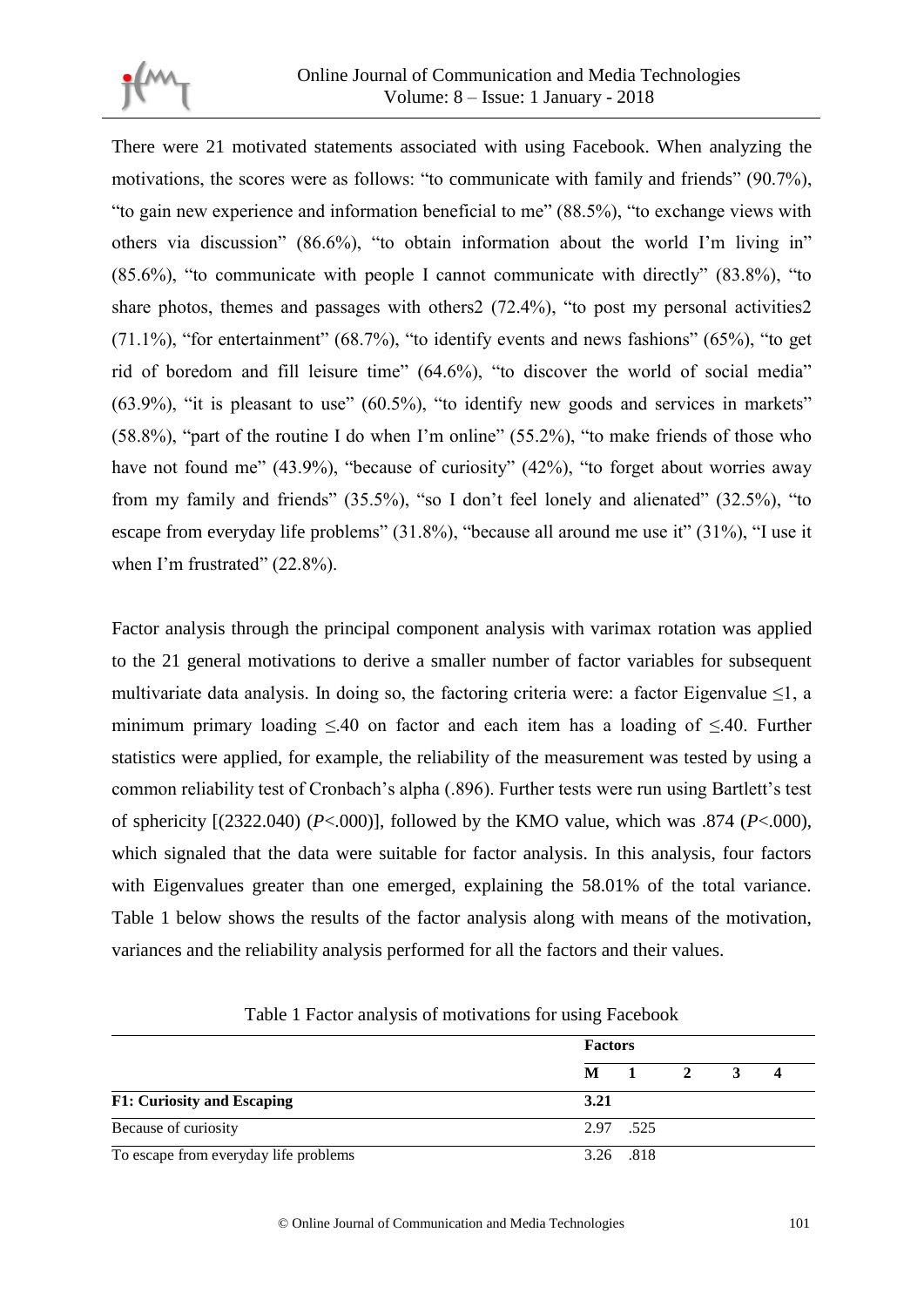

| So I don't feel lonely and alienation                              | 3.29              | .850  |       |      |      |
|--------------------------------------------------------------------|-------------------|-------|-------|------|------|
| Because all around me use it                                       | 3.31              | .653  |       |      |      |
| I use it when I'm frustrated                                       | 3.59              | .771  |       |      |      |
| As part of routine I do when I'm online                            | 2.79              | .615  |       |      |      |
| Forgetting about the worries away from my family and friends       | 3.26              | .719  |       |      |      |
| <b>F2: Communication and Experience</b>                            | 2.01              |       |       |      |      |
| To communicate with family & friends                               | 1.68              |       | .623  |      |      |
| To gain new experiences $\&$ info beneficial to me                 | 1.73              |       | .689  |      |      |
| To post my personal activities                                     | $\overline{2.31}$ |       | .606  |      |      |
| To share photos, themes and passages with others                   | 2.24              |       | .626  |      |      |
| To obtain information about the world I'm living in                | 1.82              |       | .700  |      |      |
| To exchange views with others via discussion                       | 1.85              |       | .734  |      |      |
| To communicate with people I cannot communicate with them directly | 1.89              |       | .640  |      |      |
| It is pleasant to use                                              | 2.56              |       | .440  |      |      |
| <b>F3: Friendship and Entertainment</b>                            | 2.57              |       |       |      |      |
| To make friends of those who have not found around me              | 2.92              |       |       | .571 |      |
| For entertainment                                                  | 2.35              |       |       | .805 |      |
| To get rid of the boredom & fill leisure time                      | 2.43              |       |       | .734 |      |
| <b>F4: Identification of News and Events</b>                       | 2.47              |       |       |      |      |
| To identify events $\&$ news fashions                              | 2.48              |       |       |      | .733 |
| To identifying new goods $&$ services in markets                   | 2.54              |       |       |      | .773 |
| To discover the world of social media                              | 2.39              |       |       |      | .412 |
| Eigenvalues                                                        |                   | 6.91  | 2.67  | 1.36 | 1.23 |
| % Variance                                                         |                   | 32.94 | 12.71 | 6.48 | 5.87 |
| Cronbach's alpha (reliability score %)                             |                   | .87   | .84   | .74  | .68  |
|                                                                    |                   |       |       |      |      |

Extraction Method: Principal Component Analysis. Rotation Method: Varimax with Kaiser (Eigenvalue > 1). Higher mean scores indicate high agreement, while lower scores indicate less agreement. Items measured on a 5-point scale (1= strong disagree and 5= strong agree). The four factors solutions were: F1, called *Curiosity and Escaping*. Seven motivated items dealing with this factor were loaded. The mean scale of these seven items was (M=3.21, on a 5-point scale). F2, called *Communication and Experience*, was defined by eight items (M=2.01). F3, called *Friendship and Entertainment*, was defined by three items (M=2.57). F4, called *Identification of News and Events*, was also expressed by three items (M=2.47). These outputs offered a very orderly solution that confirmed correlation coefficients between these variables. Respondents can be clearly clustered into those who were mostly motivated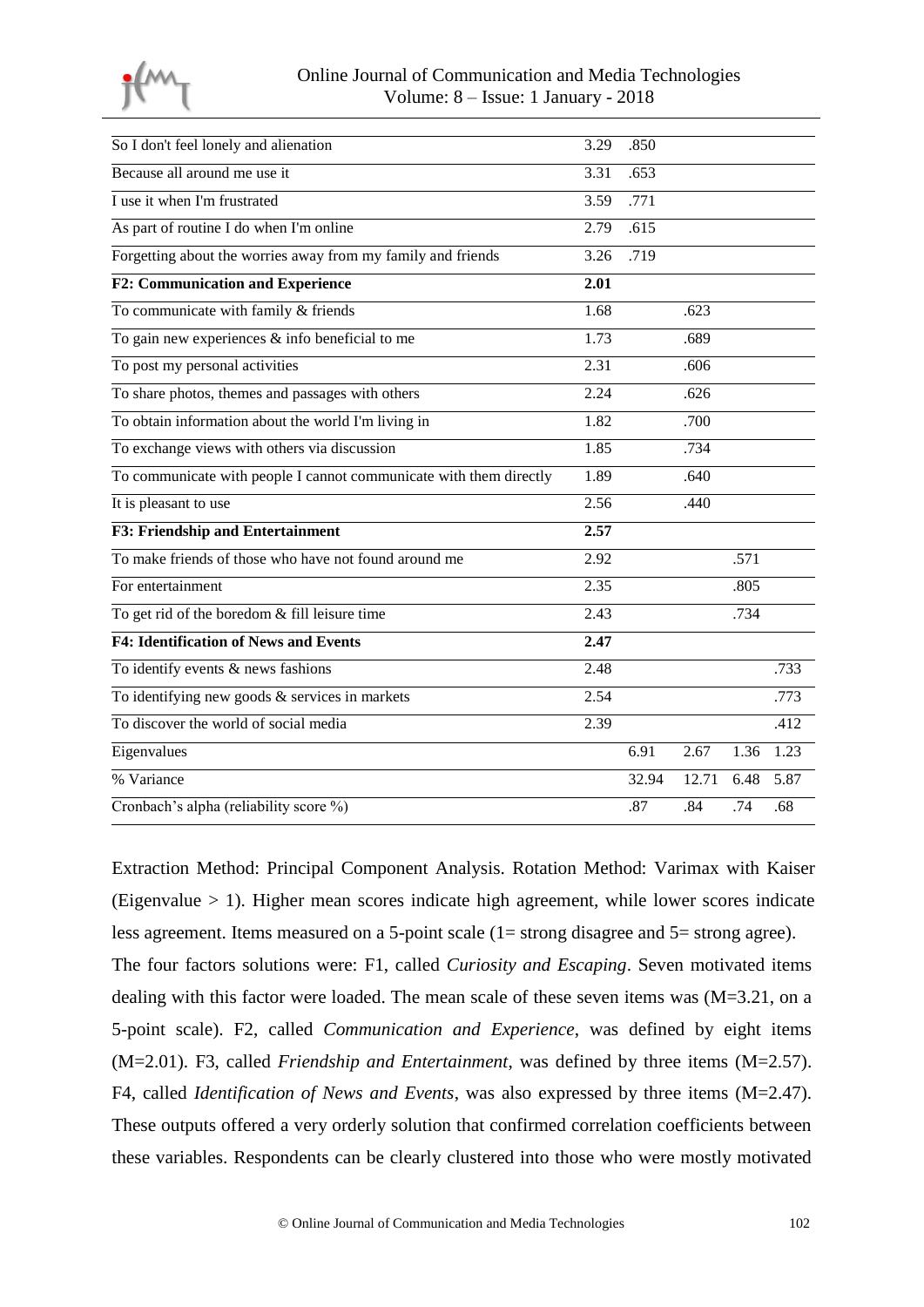

to use Facebook for the above reasons. The interrelationships between the different F1 and F2 factors were particularly strong, as evidenced by their Eigenvalue scores. However, the interrelationships among F3 and F4 were not quite as strong, as shown by their lower Eigenvalue scores. The factor-analysis outputs reveal that even among respondents (Facebook users), there are distinct motivation segments in the population, defined by their agreed motivations. Further, respondents who fell into different demographic groups displayed different motivations for using Facebook. The significant levels are shown based on the Mann-Whitney U test and the Kruskal-Wallis H test. There were no marked gender differences in the motivated items, apart from two exceptions. One was "posting my personal activities", with female respondents (58.3%) being more likely than males (40.7%) to indicate this motivation as highest agreement,  $U(318) = 10703.500$ ; exact  $P < .05$ , 2-tailed. However, male respondents (62.3%) were more likely than females (37.7%) to indicate that they "make friends of those who have not found them",  $U(310) = 9543.500$ ; exact  $P < .005$ , 2tailed. These results are consistent with those found by Gourdeau (2015) and others who found that Facebook application may be more attractive to females than to males and that females are more active on Facebook than are males.

#### **Discussion**

The aim of this study was to explore different patterns of Facebook usage and the motivations associated with users' perceptions and opinions. The outcomes of the study revealed several interesting findings. It is clear that developments in the use of online social media in the Arab world form part of a wide sphere of technological revolution spanning the whole Arab world. This was started by the growth in the use of online media, e.g., reading, listening and watching different media online, in addition to the ability of people to use e-mails and chatrooms, and these technologies quickly became adopted as tools of everyday life, including political activities, especially with the greater ability to buy and use smart phones via broadband and WiFi connections (Ziani & Elareshi, 2016). The latter was more noticeable around mid-2000. It has also been noted that the online world can be used and produced by anyone who has basic computer and Internet skills. In other words, to be an active user does not require much knowledge. Interestingly, in this world, some users attract more followers and online friends than do others (Lawrence, Sides, & Farrell, 2010; Wu, Hofman, Mason, & Watts, 2011). This is true regardless of whether the users are specialists in certain fields or whether they write about celebrity, politics, education, fashion and lifestyle issues. Some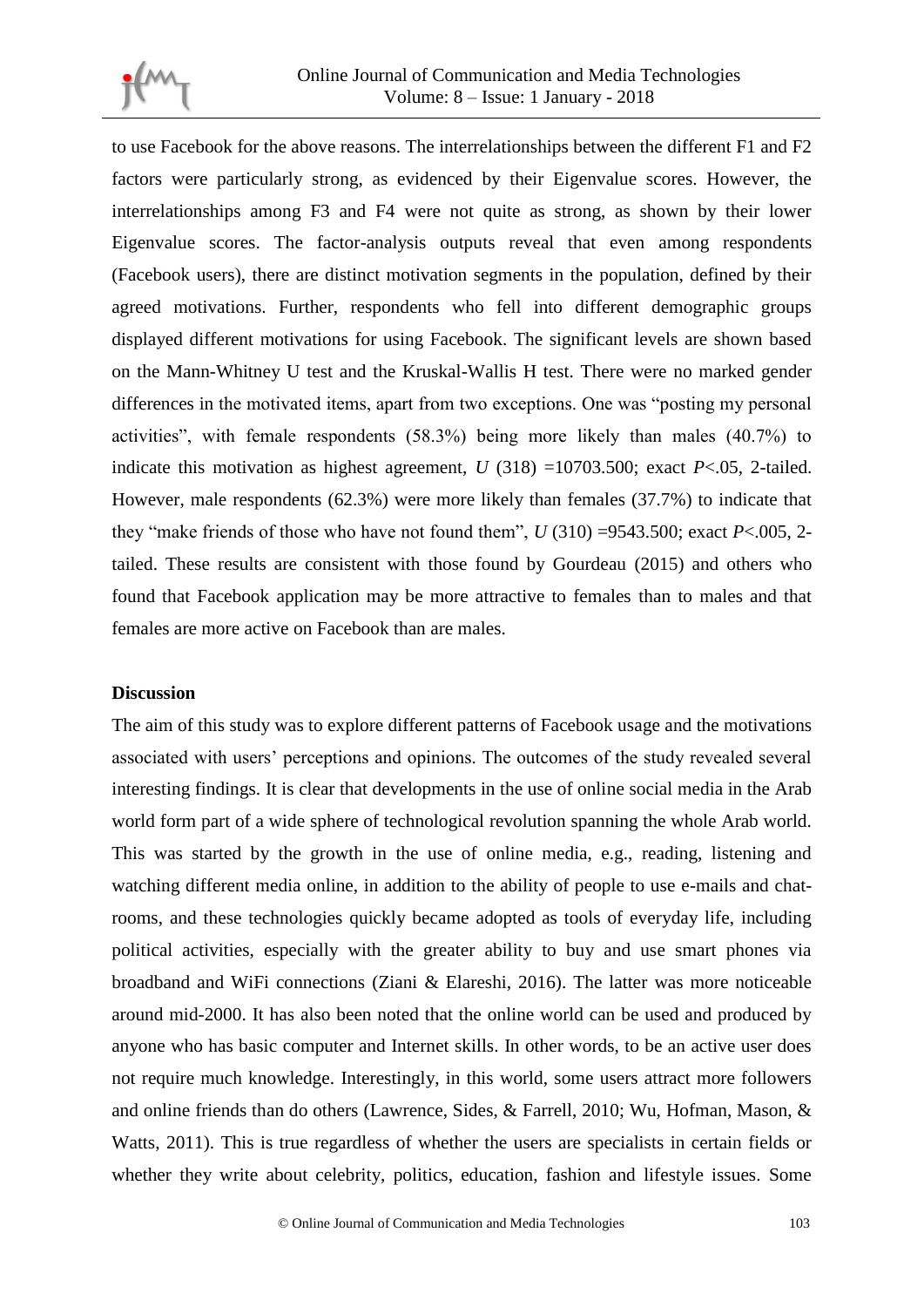

users can achieve an almost celebrity-like status if they command the regular attention of millions of followers (Gunter, 2014; Hindman, 2010).

It is quite interesting to note that social media in the Arab world is perceived as having numerous positive aspects that enhance the quality of life of people, as well as enhancing business profitability, the education system and governmental interactions with the public. Regarding social-media perceptions, however, Arab users have shown a lack of trust in the credibility of social-media content, with some users indicating that social media has some negative effects on local cultures and traditions, as cited by Arab Social Media Report (2015). For example, 81% of surveyed users said social media had made it easier for Arab people to connect with each other. The results of this study confirm such findings. Most respondents knew about Facebook via colleagues and friends and actually used Facebook to communicate with them. These social-media sites give everyone a place to share their personal stories and activities with their virtual friends and followers (Christy M.K Cheung, Chiu, & Lee, 2011). In addition, this study confirms that the growth of social media in the Arab world is not limited to teenagers or members of the younger generation, with even those aged 40 and over (professors) increasingly using social media for different purposes. It is therefore reasonable to indicate that social media can be seen as a revolutionary new platform or trend. For example, although respondents indicated that they used Facebook daily in their lives, they did spend time on other social-media networks such as Instagram or YouTube. This result is consistent with Manasijević at al. (2016) and Thompson (2013) who found that users use Facebook 2 to 5 times daily, especially university students. Social media connect people with others who work, study and live around them (Christy M.K Cheung et al., 2011).

It appears that Facebook and other social networks (Instagram, YouTube) are highly used among respondents and there is a chance that these platforms can be used for communicating and sharing knowledge (Balakrishnan & Shamim, 2013; Kaya & Bicen, 2016). Surprisingly, few gender differences emerged with regard to self-disclosure. Such a finding indicates that Facebook allows its users to use the platform in ways that lessen or eliminate gender differences. Furthermore, the way in which respondents present themselves on Facebook varies. Most use their real names to communicate with others, while some do not. In most Arab conservative cultures, surprisingly, female users are more likely than males to use their real names. Most respondents also use their own photos in their profiles, with male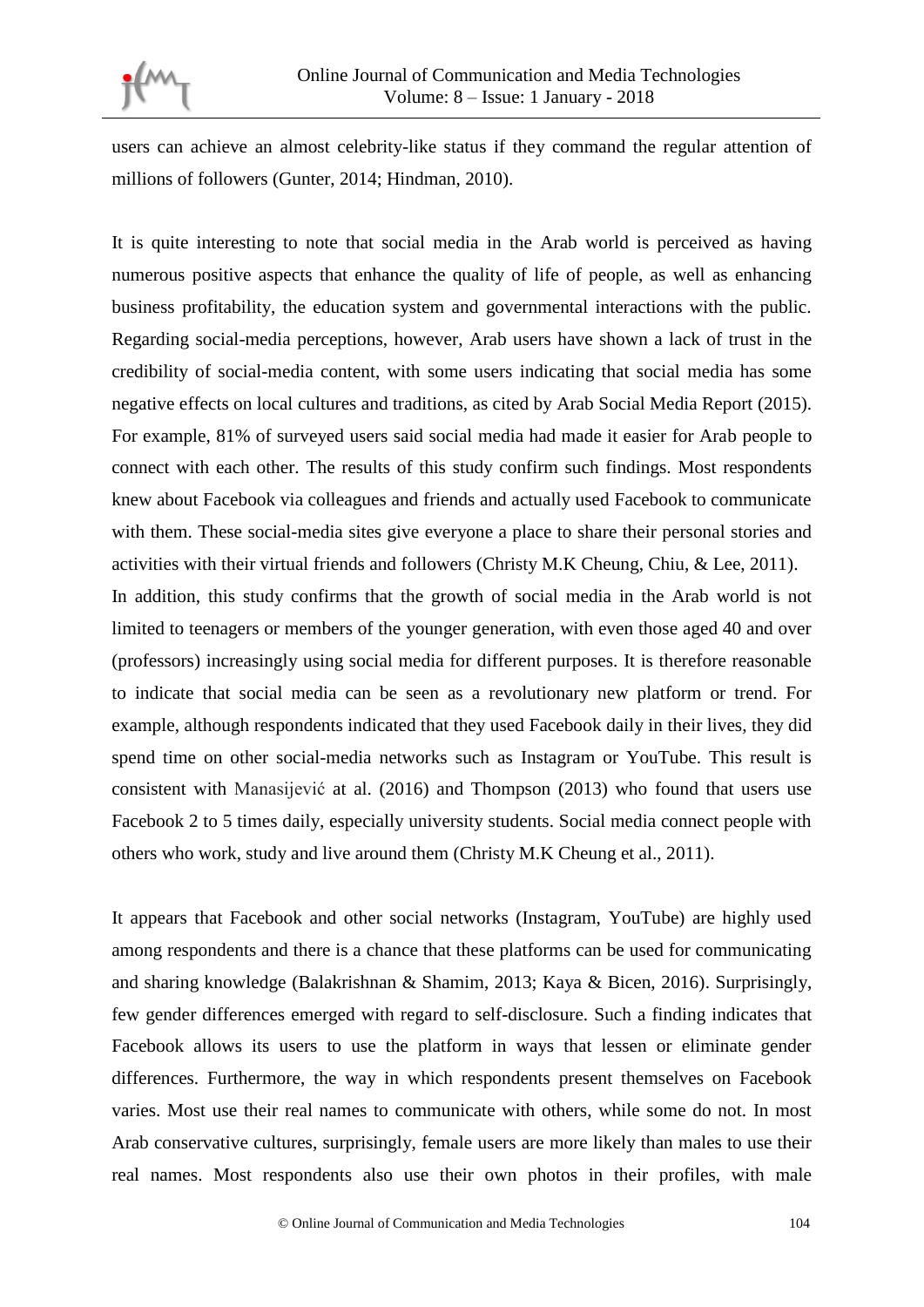

respondents being more likely than females to do so.

It is clear that interactive digital-media platforms are changing the way in which people communicate and that the nature and sources of information and connectivity are vast. The results of this study point out a number of important implications for understanding why and how respondents use Facebook. Our analysis reveals four motivations for respondents to use Facebook: curiosity and escaping, communication and experience, friendship and entertainment and identification of news and events. This result is consistent with previous virtual community research. With online social networking sites, social interaction and connection are the objectives. They help people to learn more about events, parties and other social functions (Christy M.K Cheung et al., 2011). These findings support the assumption that media compete with other media platforms for selection, attention and use. This means that Facebook users may fulfil their friends' needs for attention and appreciation. Similar findings are cited by Aljasir (2015)**.** Regarding the purposes for using Facebook, this study found that users use Facebook as a communication tool to communicate with friends and family members. They use Facebook for gaining new experience and beneficial information, for exchanging views with others, for entertainment, for sharing different things and for following specific friends who have similar interests. These findings are consistent with several studies such as Alemdar and Köker (2013) and Alhabash, Park, Kononova, Chiang and Wise (2012).

## **Conclusion**

Social media, such as Facebook and Twitter, have been used differently in the Arab world. This is dependent on whether users are able to get access to the Internet, on their efforts and their locations. The more stable parts of the Arab world, for example, such as the GCC, have closely observed the changes taking place in less stable regions and the mediating role that digital-communications technologies have played. There is, therefore, a need for a deeper understanding of the power of social media and the use of this platform. This understanding must not grow out of prejudice or from anecdotal experience alone. It is best based on systematic and objective empirical inquiry and evidence. The status of such evidence, and the establishment of an effective research agenda for the future are desperately needed. It is the aim of this paper to facilitate this process.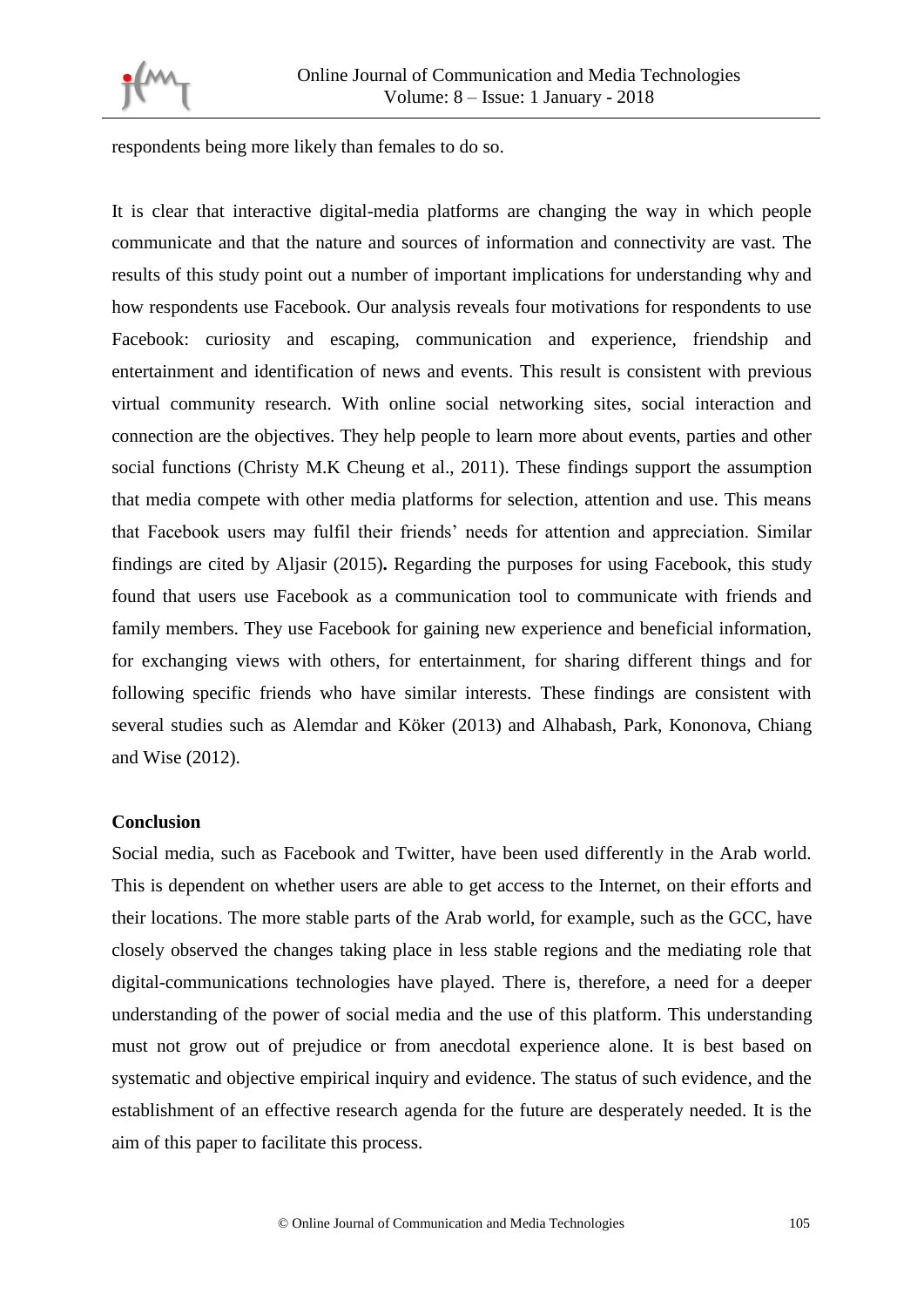

As a consequence, many groups on Facebook, ranging from open to closed groups, such as the academic field of media, are composed of individuals who have convergent interests and complementary roles within these communities. Creating such groups on Facebook allows the possibility to communicate with others who share interests or certain disciplines, to share files, photos and videos and to hold immediate talks. Given Arab Facebook users' mass adoption of social media and the evidence showing that it has become an integral part of their daily lives, it can be concluded that in line with previous studies, our respondents use Facebook for communications with friends and family. However, Facebook has also offered them a virtual space within which they can overcome the cultural barriers of society and this is especially so for women. Facebook enables its users to engage in activities through discussing, documenting and sharing personal views.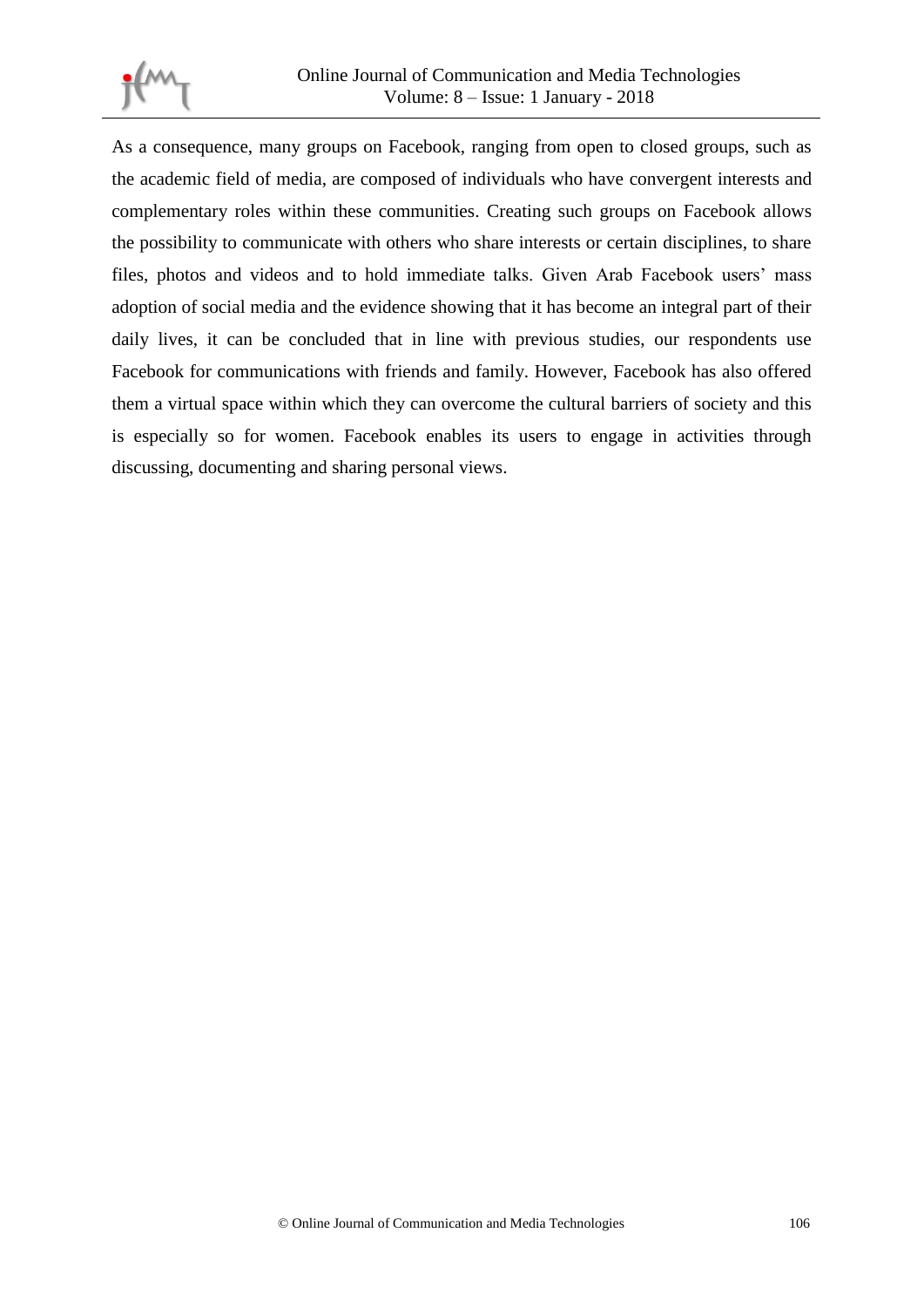

# **References**

- Alemdar, M. ., & Köker, N. . (2013). Facebook uses and gratıfıcatıons: A study directed to determining the Facebook usage of generations X and Y in Turkey. *Mediterranean Journal of Social Sciences*, *4*(11), 238–249.
- Alhabash, S., Park, H., Kononova, A., Chiang, Y. H., & Wise, K. (2012). Exploring the motivations of Facebook use in Taiwan'. *Cyberpsychology, Behavior, and Social Networking*, *15*(6), 304–311.
- Aljasir, S. A. (2015). *An investigation of Facebook usage by university students in Saudi Arabia*. Coventry University, UK.
- Arab Social Media Report. (2015). Arab Social Media Report 2015. Retrieved March 14, 2016, from file:///C:/Users/p12003338/Documents/Downloads/ArabSocialMediaReport-2015

(1).pdf

- Arabian Gazette. (2015). Social media in the Arab world. Retrieved March 15, 2016, from http://www.arabiangazette.com/social-media-in-the-arab-world-2015-report/
- Bajnaid, A. N. (2016). *A study of online impression formation, mate preferences and courtship scripts among saudi users of Matrimonial websites*. University of Leicester.
- Balakrishnan, V., & Shamim, A. (2013). Malaysian Facebookers: Motives and addictive behaviours unraveled. *Computers in Human Behavior*, *29*(4), 1342–1349.
- Błachnio, A., Przepiorka, A., Boruch, W., & Bałakier, E. (2016). Self-presentation styles, privacy, and loneliness as predictors of Facebook use in young people. *Personality and Individual Differences*, *94*, 26–31. http://doi.org/10.1016/j.paid.2015.12.051
- Brandtzæg, P. B., Lüders, M., & Skjetne, J. H. (2010). Too many facebook "Friends"? Content Sharing and Sociability Versus the Need for Privacy in Social Network Sites. *International Journal of Human-Computer Interaction*, *26*, 1006–1030. http://doi.org/http://dx.doi.org/10.1080/10447318.2010.516719
- Cheung, C. M. ., Chiu, P.-Y., & Lee, M. K. . (2011). Online social networks: Why do students use facebook? *Computers in Human Behavior*, (27), 1337–1343.
- Cheung, C. M. K., & Lee, M. K. O. (2009). Understanding the sustainability of a virtual community: Model development and empirical test. *Journal of Information Science*, *35*(3), 279–298.
- Cole, J., Suman, M., Schramm, P., Zhou, L., & Tang, A. (2012). World internet project: International report. Retrieved March 16, 2015, from www.digitalcenter.org/wp-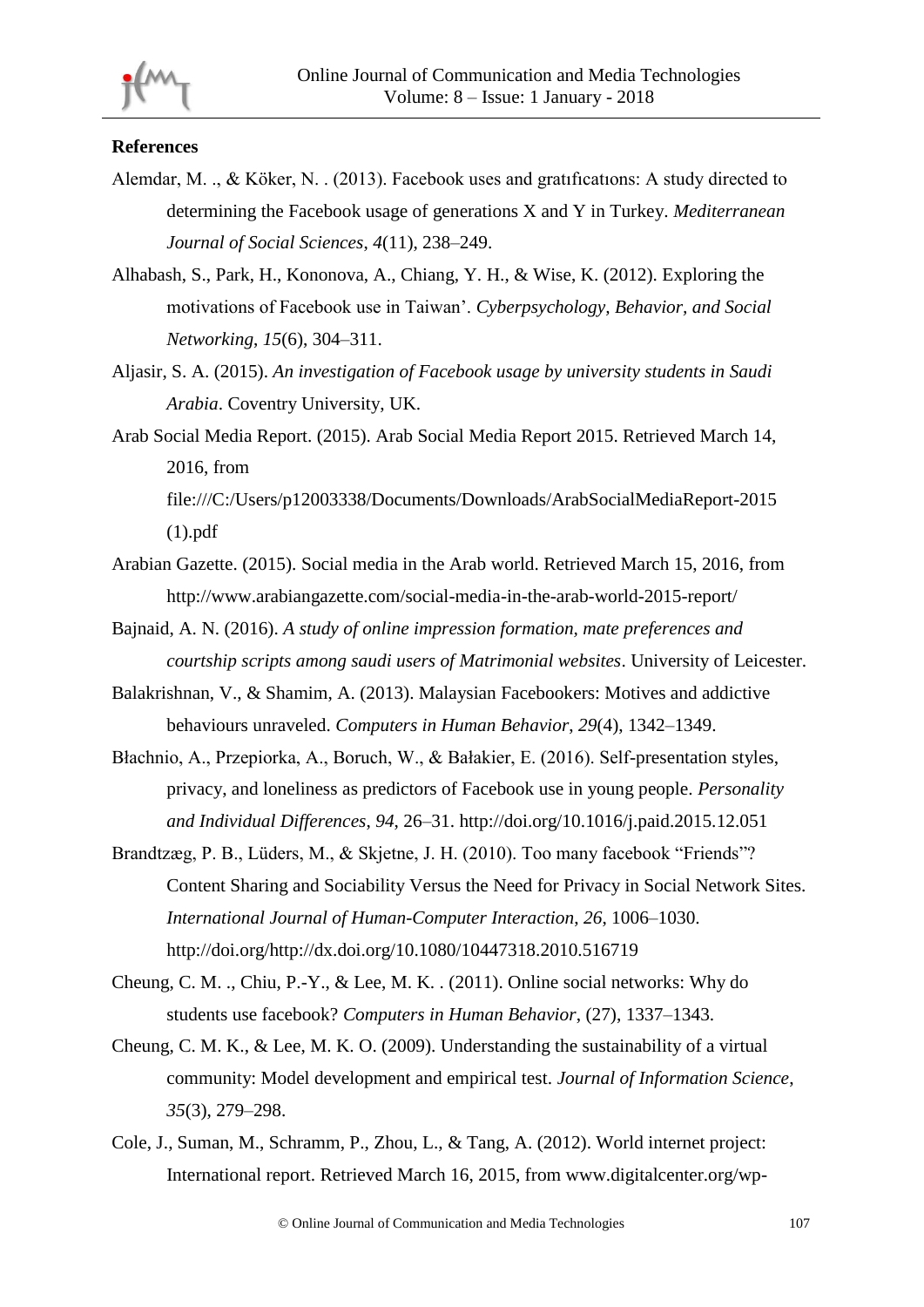

content/uploads/2013/01/2012wip\_report4th\_ed

- Dabner, N. (2012). "Breaking Ground" in the use of social media: A case study of a university earthquake response to inform educational design with Facebook. *Internet and Higher Education*, *15*(1), 69–78.
- Dahlstrom, E., de Boor, T., Grunwald, P., & Vockley, M. (2011). ECAR: National study of undergraduate students and information technology. Retrieved March 14, 2016, from https://net.educause.edu/ir/library/pdf/ERS1103/ERS1103W.pdf.
- Dennis, E., Martin, J., & Wood, R. (2013). Media use in the Middle East: An eight-nation survey. Retrieved from http://menamediasurvey.northwestern.edu/
- Dennis, E., Martin, J., & Wood, R. (2014). Entertainment media use in the Middle East: A six-nation survey. Retrieved from http://mideastmedia.org/
- Donlan, L. (2014). Exploring the views of students on the use of Facebook in university teaching and learning. *Journal of Further and Higher Education*, *38*(4), 572–588.
- Ellison, N. B., Steinfield, C., & Lampe, C. (2007). The benefits of Facebook "friends": Social capital and college students' use of online social network sites. *Journal of Computer-Mediated Communication*, *12*(4), 1143–1168. http://doi.org/10.1111/j.1083- 6101.2007.00367.x
- Ellison, N. B., Steinfield, C., & Lampe, C. (2011). Connection strategies: social capital implications of Facebook-enabled communication practices. *New Media & Society*, *13*(6), 873–892.
- Goffman, E. (1959). *The presentation of self in everyday life*. New York, NY: Doubleday Anchor Books.
- Gourdeau, J. (2015). What men and women are doing on Facebook. Retrieved March 20, 2016, from http://www.forbes.com/2010/04/26/popular-social-networkingsites-forbeswoman-time-facebook-twitter
- Gunter, B. (2014). *Celebrity capital: Assessing the value of fame*. London, UK: Bloomsbury Academic.
- Gunter, B., Elareshi, M., & Al-Jaber, K. (2016). Social media in the Arab world: Communication and public opinion in the Gulf states. London, UK: I.B Tauris Publishers.
- Hindman, M. (2010). *The myth of digital democracy*. Ptinceton, NY: Princeton University Press.
- Junco, R. (2015). Student class standing, Facebook use, and academic performance. *Journal*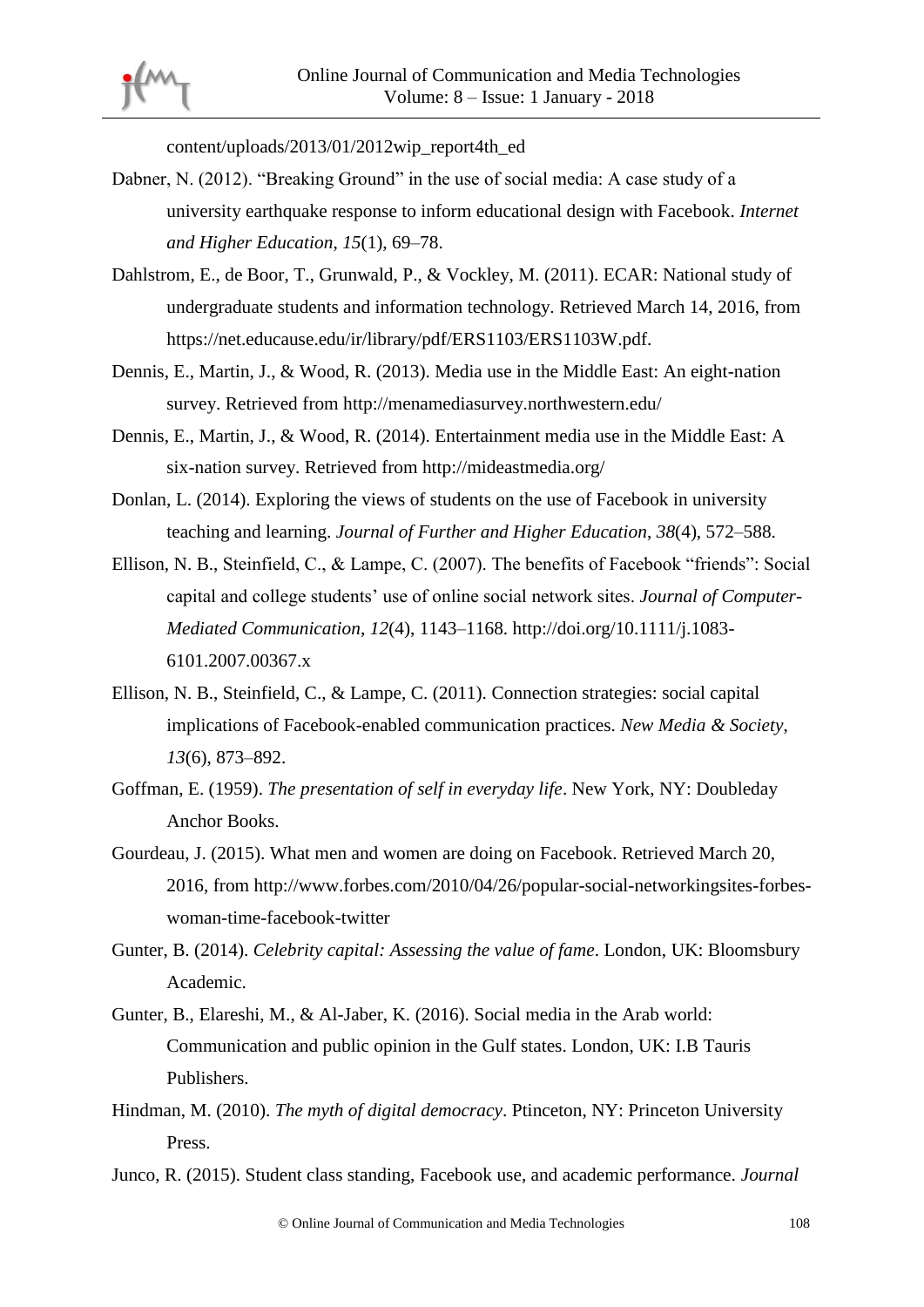*of Applied Developmental Psychology*, (36), 18–29.

- Jung, E. H., & Sundar, S. S. (2016). Senior citizens on Facebook: How do they interact and why? *Computers in Human Behavior*, *61*, 27–35. http://doi.org/10.1016/j.chb.2016.02.080
- Kaplan, A. M., & Haenlein, M. (2009). The fairyland of Second Life: Virtual social worlds and how to use them. *Business Horizons*, *52*(6), 563–572.
- Kaplan, A. M., & Haenlein, M. (2010). Users of the world, unite! The challenges and opportunities of Social Media. *Business Horizons*, *53*(1), 59–68. http://doi.org/10.1016/j.bushor.2009.09.003
- Katz, E. (1959). Mass communication research and the study of popular culture: An editorial note on a possible future for this journal. *Studies in Public Communication*, *2*(1), 1–6.
- Kaya, T., & Bicen, H. (2016). The effects of social media on students' behaviors; Facebook as a case study. *Computers in Human Behavior*, *59*, 374–379. http://doi.org/10.1016/j.chb.2016.02.036
- Kayany, J., & Yelsma, P. (2000). Displacement effects of online media in the socio-technical contexts of households. *Journal of Broadcasting & Electronic Media*, *44*(2), 215–229.
- Lawrence, E., Sides, J., & Farrell, H. (2010). Self-segregation or deliberation? Blog readership, participation, and polarization in American politics. *Perspectives on Politics*, *8*(1), 141–157.
- Manasijević, D., Živković, D., Arsić, S., & Milošević, I. (2016). Exploring students' purposes of usage and educational usage of Facebook. *Computers in Human Behavior*, (60), 441–450.
- Mazman, S. G., & Usluel, Y. K. (2010). Modeling educational use of Facebook. *Computers & Education*, *55*(2), 444–453.
- Menaceur, K. (2015). Social media network as academic tool: A study of media group in the Facebook page. *Journal of Social Studies and Research. University of Martyr Himmat Llikhadr*, (13/14), 279–288. Retrieved from

file:///C:/Users/p12003338/Documents/Downloads/4131395

- Moaddel, M. (2013). *The birthplace of the Arab Spring: values and perceptions of Tunisians and a comparative assessment of Egyptian, Iraqi, Lebanese, Pakistani, Saudi, Tunisian, and Turkish publics*. University of Maryland, MD.
- Qureshi, I. A., Raza, H., & Whitty, M. (2014). Facebook as e-learning tool for higher education institutes. *Knowledge Management and E-Learning*, *6*(4), 440–448.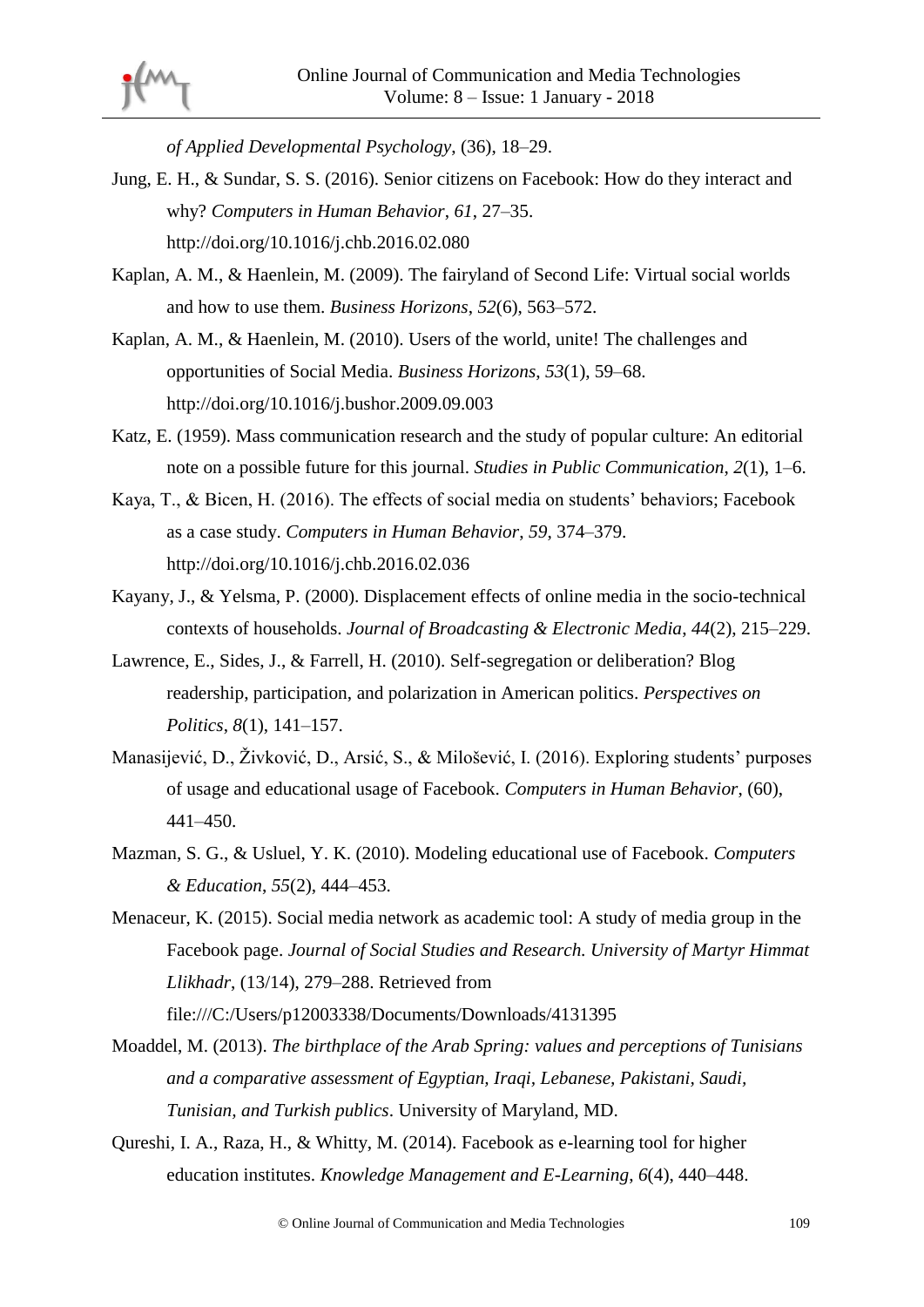

- Reuben, R. (2008). The use of social media in higher education for marketing and communications: A guide for professionals in higher education. Retrieved March 13, 2016, from http://doteduguru.com/wp-content/uploads/2008/08/social-media-inhighereducation.pdf
- Salem, F., & Mourtade, R. (2014). Citizen engagement and public services in the Arab World: The potential of social media. Retrieved February 16, 2015, from http://www.mbrsg.ae/getattachment/e9ea2ac8-13dd-4cd7-9104 b8f1f405cab3/Citizen-Engagement-and-Public-Services-in-the-Arab.aspx
- Salem, F., Mourtade, R., & Alshaer, S. (2014). The Arab world online 2014: Trends in the internet. Retrieved March 19, 2015, from http://www.mbrsg.ae/getattachment/ff70c2c5-0fce-405d-b23f-93c198d4ca44/The-Arab-World-Online-2014-Trends-in-Internet-and.aspx
- Sanchez, R. A., Cortijo, V., & Javed, U. (2014). Students' perceptions of Facebook for academic purposes. *Computers & Education*, *70*(1), 138–149.
- Schau, H. J., & Gilly, M. C. (2003). We are what we post? Selfpresentation in personal web space. *Journal of Consumer Research*, *30*(3), 385–404.
- Sharma, S. K., Joshi, A., & Sharma, H. (2016). A multi-analytical approach to predict the Facebook usage in higher education. *Computers in Human Behaviour*, (55), 340–353.
- Short, J., Williams, E., & Christie, B. (1976). Theoretical approaches to differences between media. In *The social psychology of telecommunication* (pp. 61–76). London, New York: Wiley.
- The Statistics Portal. (2016). Leading social networks worldwide as of January 2016, ranked by number of active users (in millions). Retrieved March 13, 2016, from http://www.statista.com/statistics/272014/global-social-networks-ranked-by-numberof-users/
- Thompson, P. (2013). The digital natives as learners: technology use patterns and approaches to learning. *Computers & Education*, *65*(1), 12–33.
- Thongmak, M. (2014). Factors determining learners' acceptance of Facebook in a higher education classroom. *Knowledge Management and E-Learning*, *6*(3), 316–331.
- United Nations. (2012). E-government survey 2012: E-government for the people. Retrieved March 12, 2015, from

www.unpan1.un.org/intradoc/groups/public/documents/un/unpan048065

Walther, J. B. (1996). Computer-mediated communication impersonal, interpersonal, and